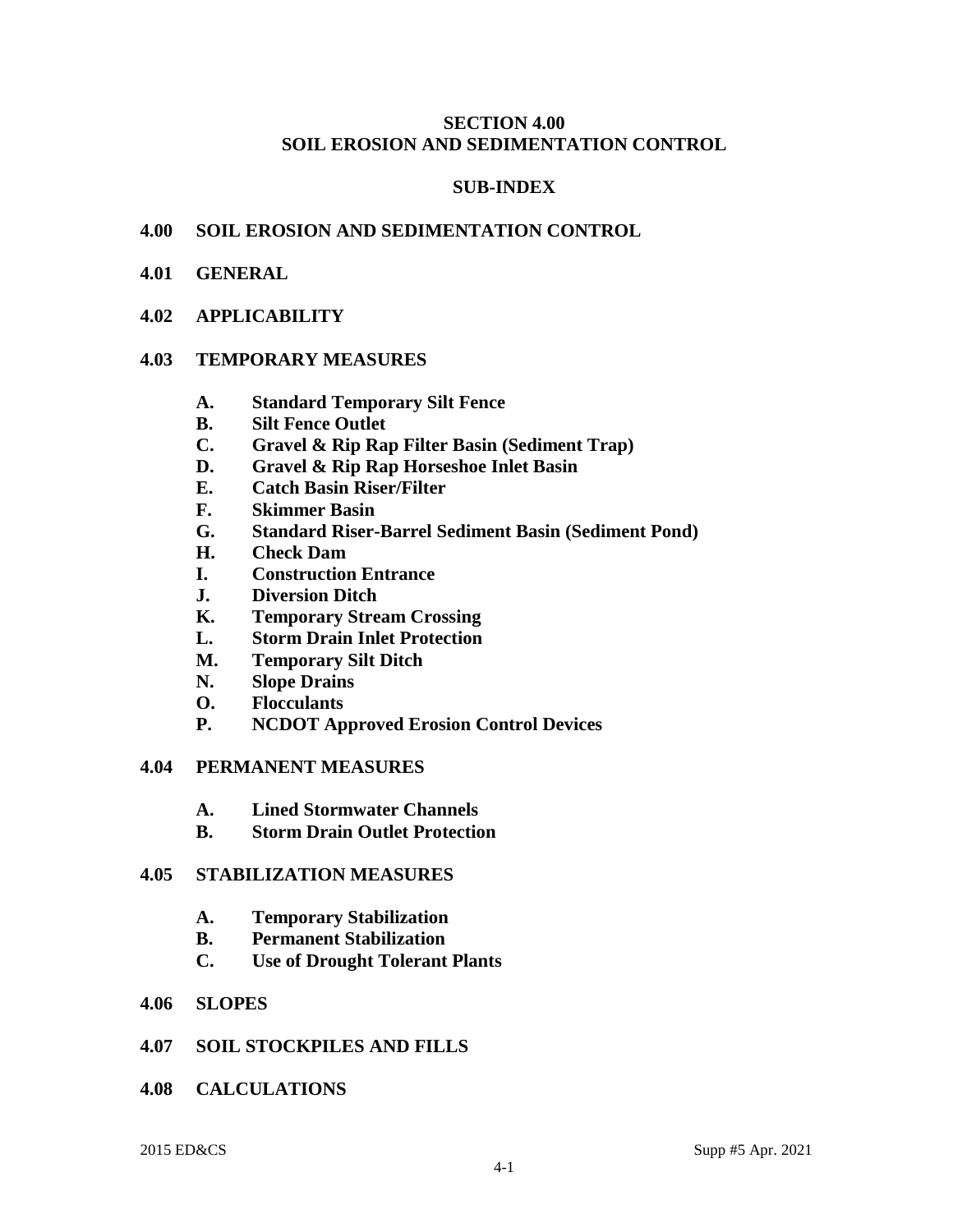# **4.09 CONSTRUCTION SEQUENCE**

# **4.10 MINIMUM STANDARDS FOR RESIDENTIAL LOTS**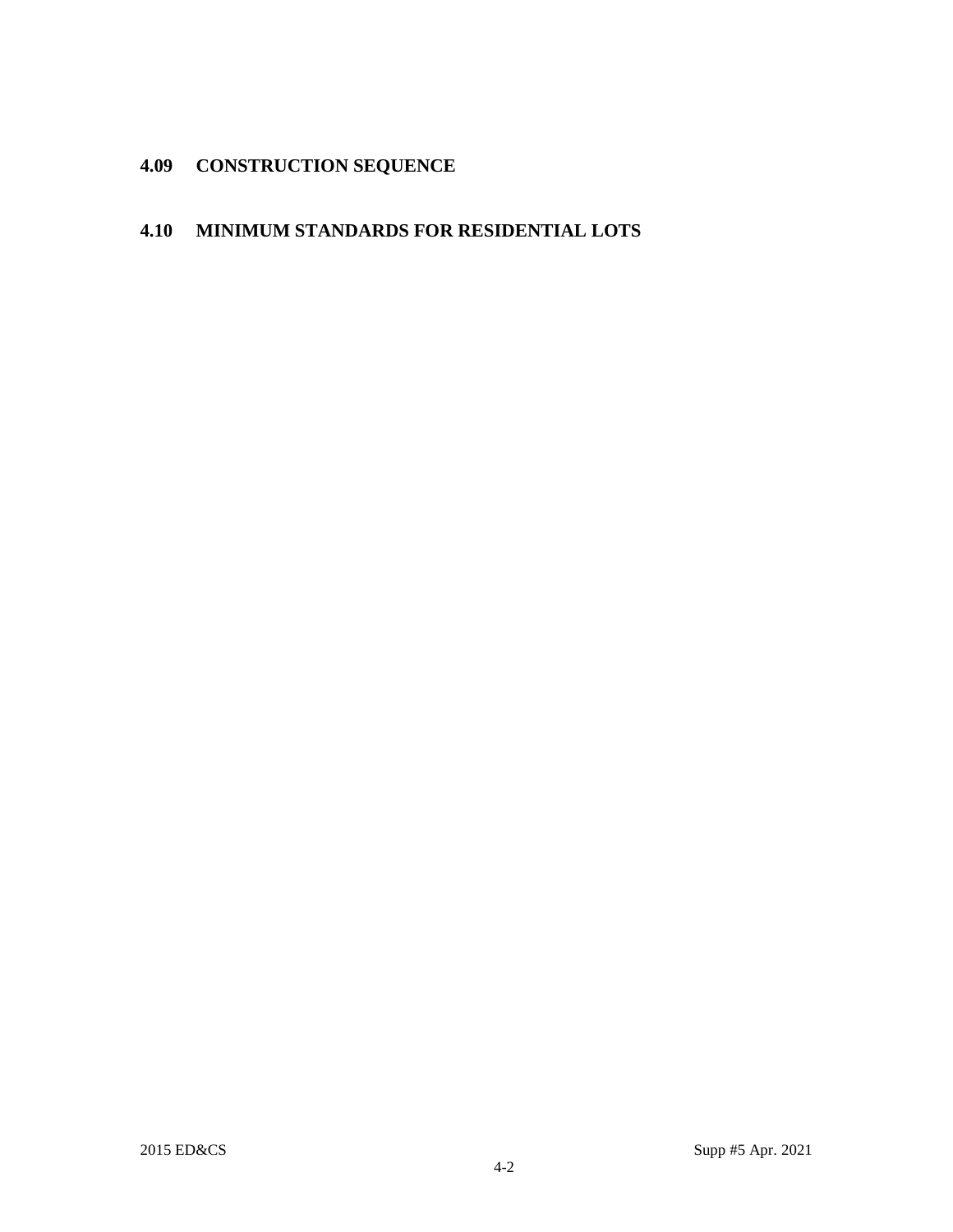#### **4.00 SOIL EROSION AND SEDIMENTATION CONTROL**

#### **4.01 GENERAL**

This chapter contains standards and specifications for various techniques and devices used in temporary and permanent erosion control, for the purpose of insuring compliance with the Town's Soil Erosion and Sedimentation Control, Stream and Wetland Protection, and Land Disturbance Ordinance (i.e. to prevent soil erosion and sedimentation to offsite property or protected areas). These techniques and devices are the minimal acceptable for use in the Town of Holly Springs. The use of other techniques and devices is acceptable if adequate control is provided by the alternative and prior approval is given based on a review of specifications for the measure.

The techniques and devices in this chapter should generally be used in the locations and under the conditions specified in the standards for the particular measure. No temporary or permanent erosion control devices are allowed to be placed in riparian buffers, unless approved by the Executive Director of Utilities and Infrastructure Services (or designee).

# **4.02 APPLICABILITY**

Temporary and permanent erosion control measures shall be provided for all land disturbing work in accordance with the Town's ordinance. While all land disturbing work, regardless of the amount of disturbed area, shall require the installation of temporary and permanent measures to prevent erosion and sedimentation to offsite properties or protected areas, certain categories of land-disturbing work shall be required by the Town to meet additional requirements:

- 1. Land disturbance exceeding 20,000 sq. ft. requires erosion control plan approval, an Environmental Development Permit, payment of related fees, and a preconstruction meeting before clearing & grubbing and construction may begin.
- 2. Land disturbance exceeding one acre for a publicly funded project (i.e. a public agency as financially responsible party) – requires plan approval by the North Carolina Department of Environment and Natural Resources, Division of Energy, Mineral and Land Resources, Land Quality Section. Copies of approved plans & permits should also be submitted to the Town for record.
- 3. Land disturbance for the construction of individual residential buildings requires installation of certain site-specific erosion control measures prior to specific building inspections. If the amount of disturbed area is 20,000 square feet or greater an Erosion Control Plan approval and an Environmental Development Permit is required by the Town. The amount of disturbed area for residential lot construction is determined by the lot or lots that are to be constructed in a subdivision or phase of a subdivision. In determining this area, lands developed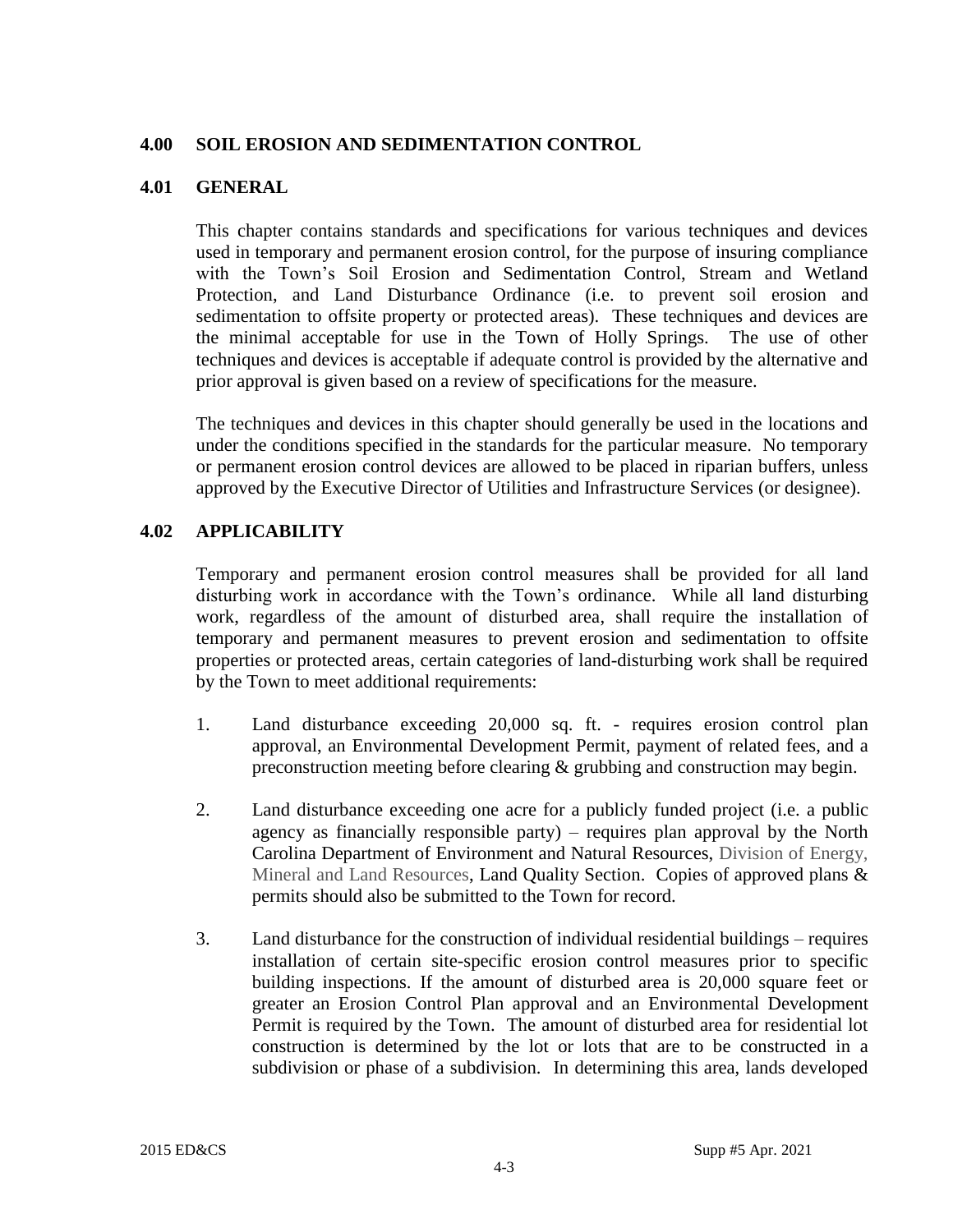as a unit will be aggregated without regard to ownership. These lots do not have to be contiguous or under construction at the same time. See section 4.10.

For most development-related land disturbance activities, the following shall apply. An erosion control plan must be submitted to and approved by the Town. An Environmental Development Permit shall be obtained from the Town, with erosion control plan approval, a preconstruction meeting, and all applicable fees paid prior to issuance of a Environmental Development Permit. Temporary measures shall be installed and inspected by the Town for compliance and issuance of a Certificate of Compliance prior to initiation of any land disturbing activity (Certificate of Compliance). All permanent erosion control measures shall be incorporated into the work at the earliest practical time. All temporary measures shall be maintained until the permanent measures have taken effect or approval to remove such measures has been granted by the Executive Director of Utilities and Infrastructure Services. Temporary and permanent measures shall be coordinated to provide effective and continuous erosion control throughout the construction and post-construction period to minimize siltation of streams, lakes, reservoirs, and other impoundments, ground surfaces and other property. These measures shall remain in effect until the Town gives final approval in the form of a Certificate of Completion. Refer directly to the Town's Soil Erosion & Sedimentation Control, Stream & Wetland Protection, and Land Disturbance Ordinance for more detailed specific jurisdictional information.

#### **4.03 TEMPORARY MEASURES**

# **A. Standard Temporary Silt Fence**

Silt fence is a temporary sediment filter of geotextile fabric (as specified in the *North Carolina Erosion and Sedimentation Control Planning and Design Manual* Table 6.62B) stretched between and attached to supporting posts (at maximum 6 feet spacing) and a wire fence, with the bottom of the fabric and wire buried in the ground. Silt fence shall be used below small disturbed areas less than ¼ acre per 100 feet of fence, where runoff can be stored behind the silt fence without damaging the fence or submerged area behind the fence. Silt fence is not intended for installation across areas of concentrated flow (i.e. streams, ditches, or waterways).

Silt fence shall consist of metal fence posts, wire fence, filter fabric, staples and wire. The wire fence shall be "hog wire", minimum 10 gauge line wire with 12.5 gauge intermediate wires, with maximum mesh of 6 inches. The wire is used to attach the wire fence to the posts. The filter fabric shall be a synthetic geotextile stapled to the top of the wire fence.

**Use/Design:** Silt fence must be stable for the 10-year peak storm runoff. Silt fence shall be used where the drainage area is no greater than  $\frac{1}{4}$  acre per 100 ft of fence. The depth of impounded water adjacent to silt fence in the design storm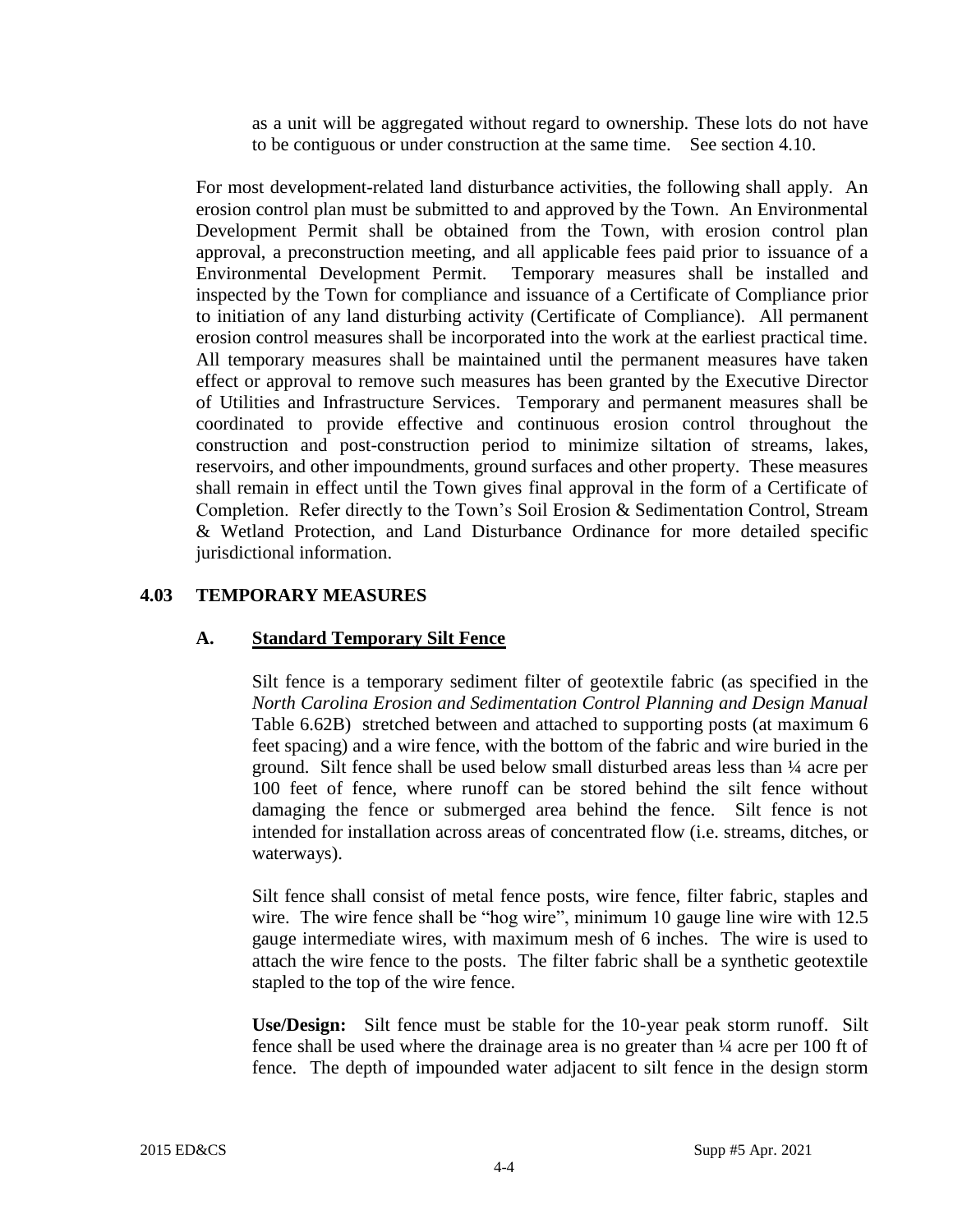shall not exceed 1.5 ft at any point along the fence. The design life of a synthetic silt fence should be 6 months. The use of orange silt fence fabric is not permitted.

**Installation:** Refer to the approved erosion control plan for location, extent, and specifications. If silt fence is not installed correctly the first time, it will have to be re-installed.

- 1. Determine the location on the ground taking into consideration:
	- a) Sufficient spacing between the silt fence and the construction site for maintenance, grading, filling, and other construction activity.
	- b) Installation of the silt fence on the contour so that runoff goes through the silt fence and does not flow along the silt fence to pond at the lowest point. Where ponding does occur, silt fence outlets may be necessary so that the fence does not collapse.
- 2. Clear the location of the silt fence, clearing only what is needed to provide access by personnel and equipment for installation.
- 3. Excavate a 4-inch wide x 8-inch deep trench along the location of the fence. Using a "ditch witch" is helpful.
- 4. Along the lower side of the trench, place steel fence posts no more than 6 feet apart and drive them a minimum of 18 inches into the ground.
- 5. Attach wire fence ("hog wire" or min. 10 gauge line wires with 12.5 gauge intermediate wires with max. mesh of 6 inches) to the uphill side of the posts, placing 12 inches of the bottom of the fence into the trench. Use wire to fasten fence to the posts. Completed fence must be at least 2 feet high and not more than 3 feet high.
- 6. Attach synthetic filter fabric to the uphill side of the wire fence with staples a maximum of 12 inches apart, placing 12 inches of the fabric into the trench with the wire fence. Use rolls of fabric and cut to necessary length in order to minimize the number of joints.
- 7. Backfill the trench and tamp the fill to firmly anchor the bottom of the filter fabric and wire fence.
- 8. Where it is impossible to install the silt fence on the contour, runoff will flow along the fence and pond at the lowest point. Where the total drainage area to the point is greater than  $5,000$  ft<sup>2</sup> a silt fence outlet is required. Where the drainage area is greater than  $10,000$  ft<sup>2</sup>, a sediment trap shall be used in lieu of a silt fence outlet. The location of silt fence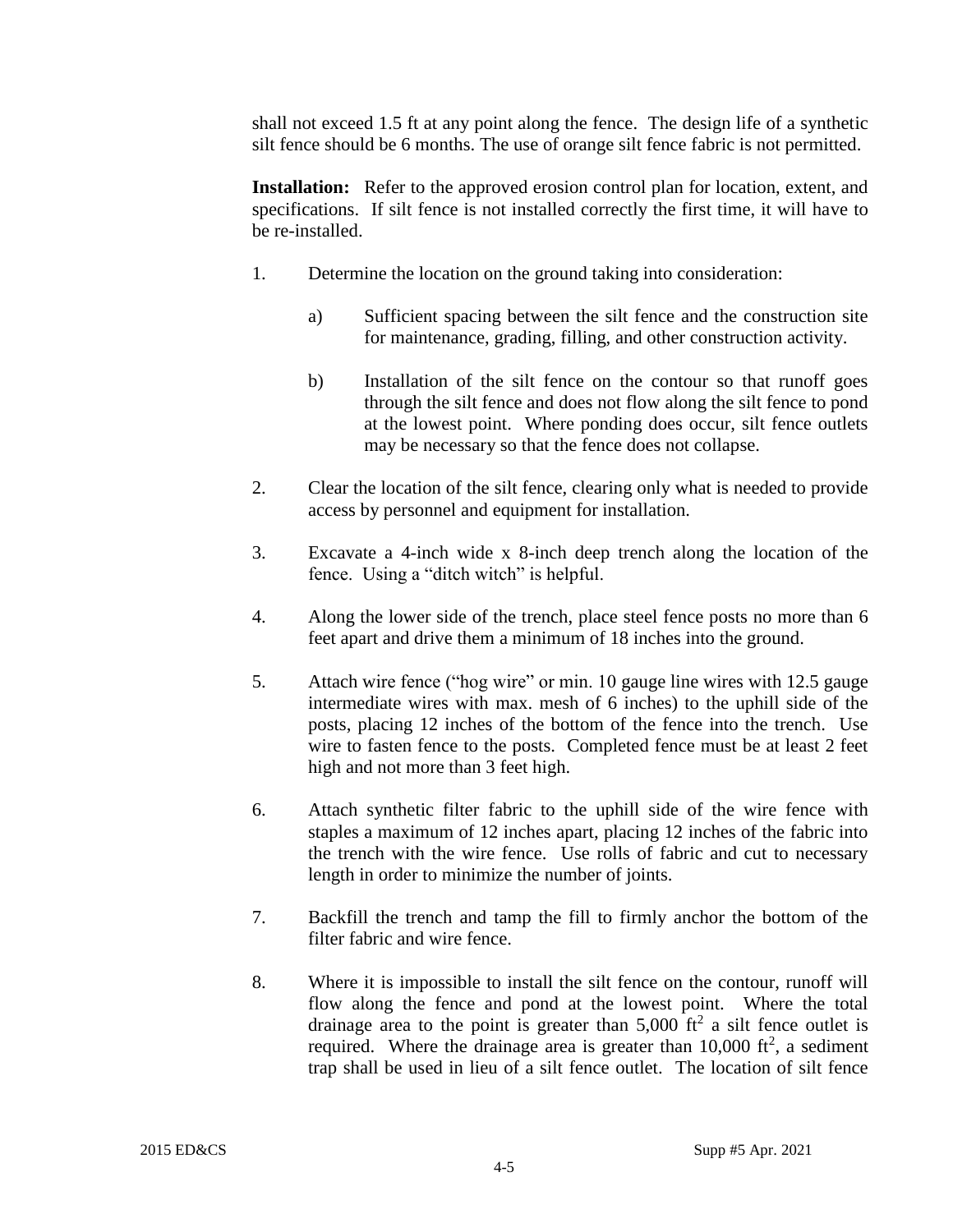outlets should be shown on the plan, with installation checked in the field to determine if additional outlets are needed.

9. Where all runoff is to be stored behind the fence, ensure that the maximum slope length behind the sediment fence does not exceed the specifications shown in Table 4.1. The shorter slope length that is allowed for steeper slopes will greatly reduce the maximum drainage area.

| <b>Slope</b> | Slope length(ft) $\vert$ | Maximum Area (ft <sup>2</sup> ) |
|--------------|--------------------------|---------------------------------|
| $< 2\%$      | 100                      | 10,000                          |
| 2 to 5%      | 75                       | 7,500                           |
| 5 to 10%     | 50                       | 5,000                           |
| 10 to 20%    | 25                       | 2,500                           |
| $>20\%$      |                          | 1,500                           |

#### **Table 4.1 Maximum Slope Length and Slope for which Sediment Fence is Applicable**

- 10. Silt fence shall be installed in accordance with the standard detail, this specification, and the approved erosion control plan.
- 11. Access to silt fence must be provided in all phases of construction for maintenance and removal purposes. Following are some guidelines for minimum clearance required for silt fence:
	- a. Allow 15 to 25 feet of space between the fence and any structure for equipment to maneuver for site construction and silt fence maintenance.
	- b. Allow 15 feet at the bottom of fill slopes over 5 feet high for sediment storage and silt fence maintenance.

# **B. Silt Fence Outlet**

A silt fence outlet is a low point placed (where necessary) along the length of a silt fence to allow water trapped behind the silt fence to drain out, thus minimizing failure of the silt fence. A silt fence outlet consists of a segment of hardware cloth and washed stone placed in the low point of a length of silt fence. The outlet may not be used in place of a sediment trap or basin. Provisions shall be made to provide such outlets where necessary to prevent damage and to ensure the maximum filtering efficiency of silt fence.

**Use/Design:** Obvious points of ponding shall be identified on the erosion control plan and silt fence outlets designated where the drainage area to the point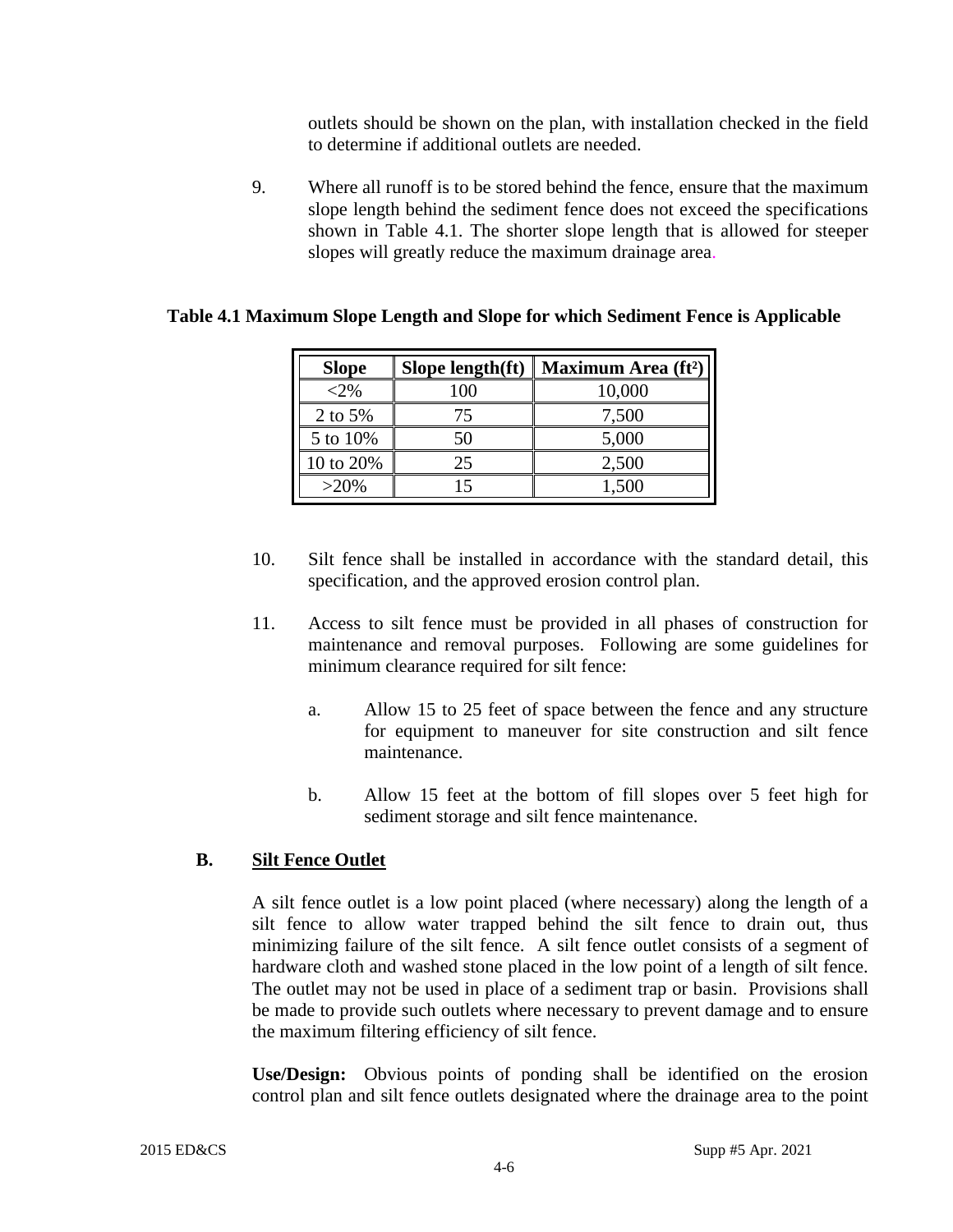of ponding exceeds  $5,000$  ft<sup>2</sup>. Because it is difficult to predict these locations using a topographic map, points of ponding must be exactly located during installation of the silt fence. Silt fence outlets should NOT be located where the outflow will erode the soil below. A location should be selected that is protected with adequate vegetation, or protection should be provided via stone or layers of filter fabric. Silt fence outlets have the same requirements for access as silt fence, outlined above.

**Installation:** Refer to the approved erosion control plan for location, extent, and specifications. If silt fence is not installed correctly the first time, it will have to be reconstructed. Determine the exact location of the outlet before completing installation of the silt fence, taking into consideration:

- 1. Installation at the lowest point(s) in the fence where water will pond.
- 2. Maximum allowable drainage area restriction for silt fence.
- 3. Installation where the outlet is accessible for installation, maintenance and removal.
- 4. Placement of the outlet so that water flowing through it will not create an erosion hazard below – avoid steep slopes below the outlet and areas without protective vegetation. Use slope drains if necessary.

The silt fence outlet shall be installed in accordance with the standard detail, and the approved erosion control plan.

# **C. Gravel & Rip Rap Filter Basin (Sediment Trap)**

A sediment trap is a small, temporary ponding area formed by an embankment or excavation to detain sediment-laden runoff and trap the sediment. The erosion control plan should show the sediment trap drawn to scale with adequate room around it for machinery to construct and maintain it during all phases of construction. Note: As of August 2011 NCDENR NCG1000 General Construction Permit requires the use of top draw-down basins in areas where tributary drainage is greater than 1 acre. This erosion control device should only be used in drainage areas of 1 acre or less.

**Use/Design:** Use the following criteria to evaluate the location and to design all types of sediment traps. Sediment traps may be used for *maximum drainage areas that are 1 acre or less* and where access can be maintained for sediment removal and proper disposal. Investigate and evaluate the specific conditions on the site, determine if the location is suitable, and design the trap to fit the conditions.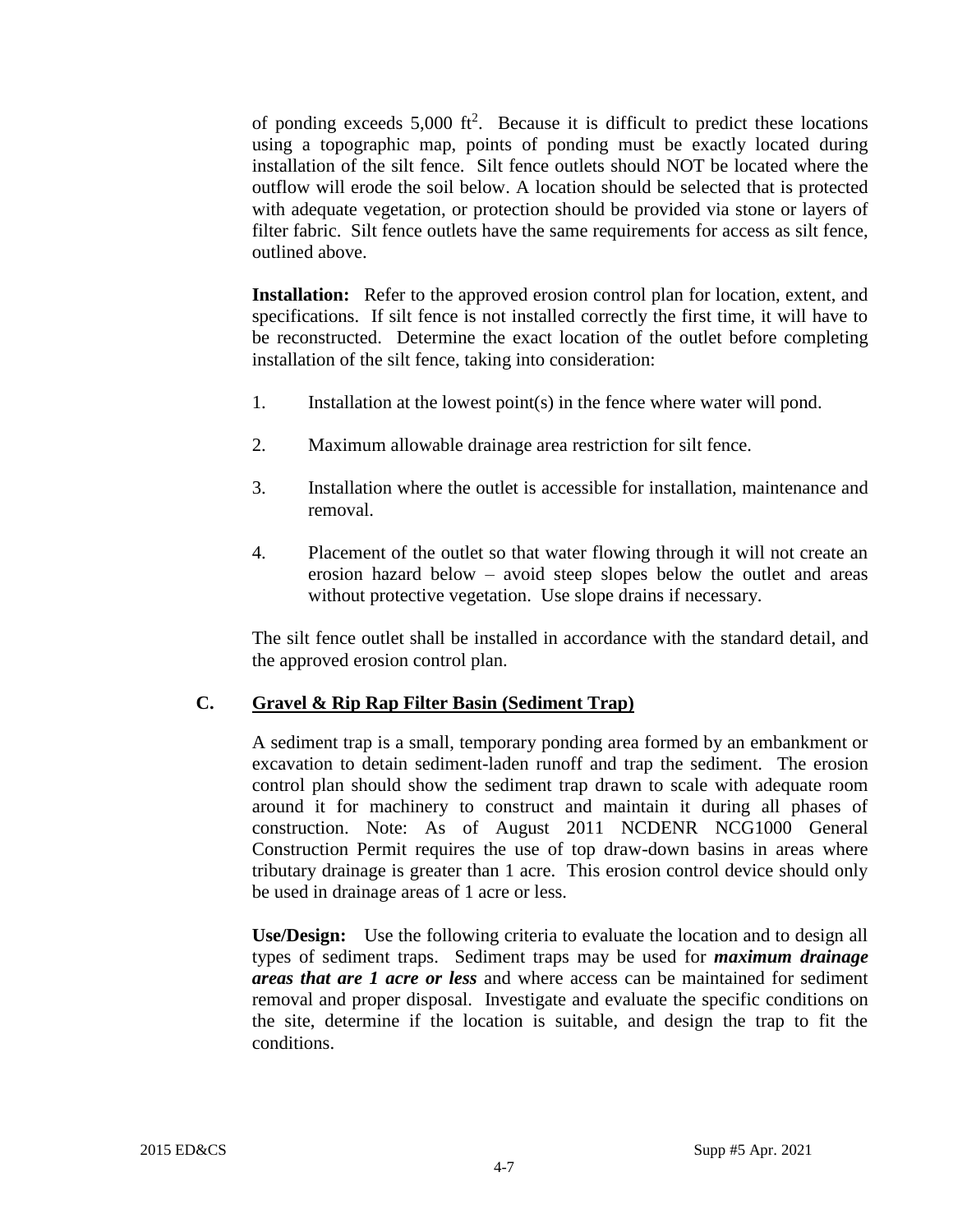- 1. **Storage Capacity** The minimum volume of the sediment trap shall be  $3600 \text{ ft}^3/\text{acre}$  based on area draining into the basin. Measure volume below the crest elevation of the outlet
- 2. **Surface Area** The minimum surface area of the trap must be 435 square feet per cfs of Q<sup>10</sup> peak inflow.
- 3. **Weir Length and Depth**  The spillway weir must be designed at least 4 feet long and sized to pass the peak discharge of the 10-yr storm or may be selected from Table 4.2. A maximum flow depth of 0.5 feet, a minimum freeboard of 1 foot, and maximum side slopes of 2:1 are recommended. Weir length is to be designed based on the following criteria by using the weir equation  $Q=CLH^{3/2}$ ; H, not to exceed .5' and C=3

| <b>Drainage (Acres)</b> Minimum Length of Weir (Feet) |
|-------------------------------------------------------|
|                                                       |
|                                                       |
|                                                       |
| 10.0                                                  |
| 12 በ                                                  |

**Table 4.**2 **Minimum Weir Length for Sediment Traps** 

4. **Total Depth** – The minimum depth below the crest of the outlet is 3.5 feet. The maximum depth is 6.5 feet. Depth may vary in different parts of a trap due to topography. Excavate 1.5 feet of the depth of the basin below grade, and provide minimum storage depth of 2 feet above grade.

# **Installation:**

- 1. **Embankment**  Ensure that embankments for temporary sediment traps do not exceed 5 feet in height measured at the center line from the original ground surface to the top of the embankment. Additional freeboard may be added to the embankment height to allow flow through a designated bypass location. Construct embankments with a minimum top width of 5 feet and side slopes of 2:1 or flatter. Machine compact embankments.
- 2. **Diversions and Slope Drains**  Runoff must be conveyed into the basin through stable diversions or temporary slope drains per Town of Holly Springs specifications. Locate sediment inflow to the basin away from the dam to prevent short circuits from inlets to the outlet.
- 3. **Outlet Section** The outlet area of a sediment trap consists of an earthen embankment with filter fabric separating the rip rap and wash stone weir. Baffles to lengthen the distance water travels through the sediment trap should be incorporated in the sediment basin. Installation of porous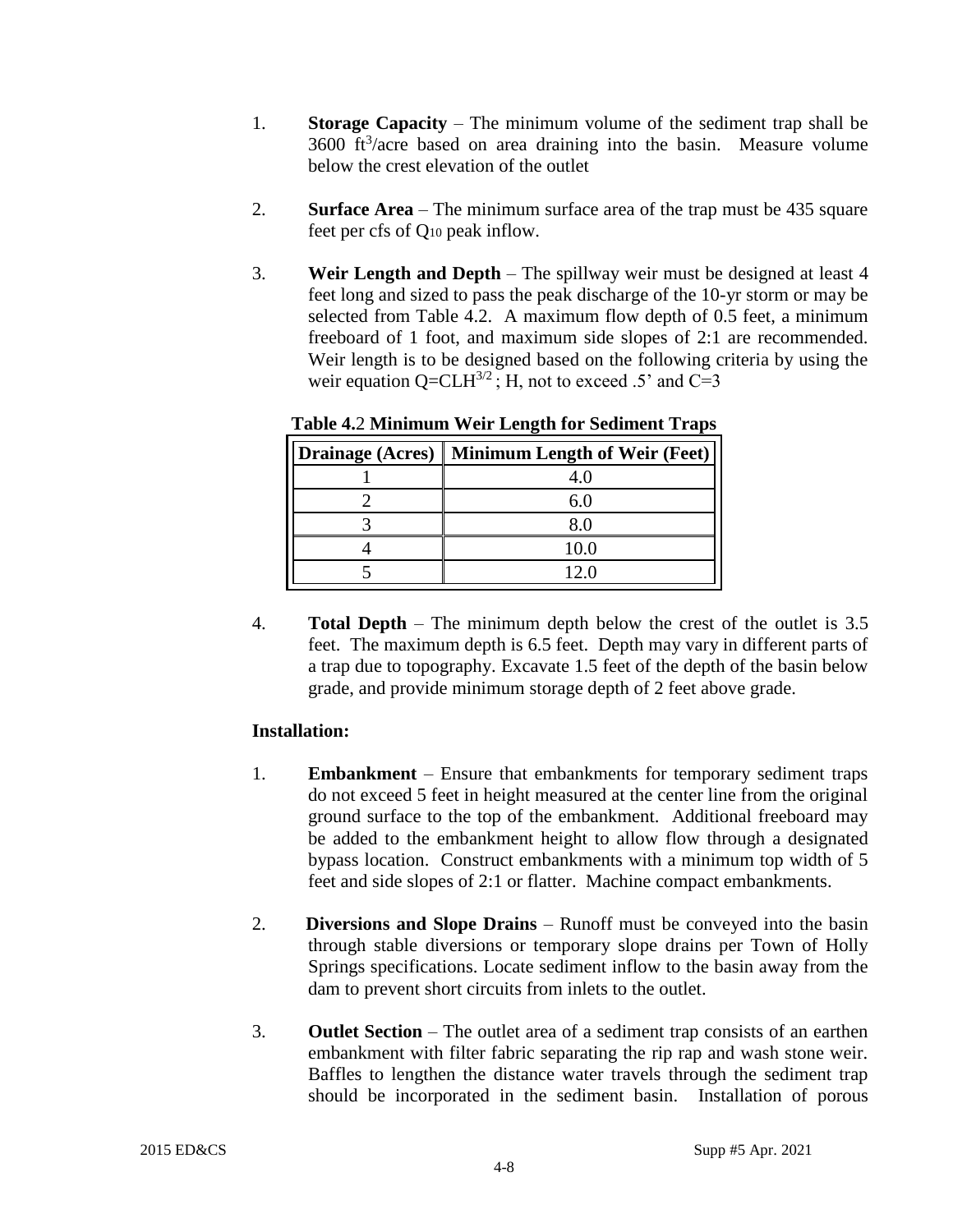baffles shall be as described in the silt fence specifications outlined in Section 4.03C. Construct the sediment trap outlet with a minimum of 4 feet in length of the embankment made of stone (located at the low point). The stone section serves two purposes: 1) the top section serves as a nonerosive spillway outlet for flood flows, and 2) the bottom section provides a means of dewatering the basin between runoff events.

- 4. **Stone Size**  Construct the outlet using well-graded stones with a d50 size of 9 inches (class B erosion control stone is recommended) and a maximum stone size of 14 inches. A 1-ft thick layer of  $\frac{1}{2}$  -  $\frac{3}{4}$  inch aggregate (NCDOT #57 washed stone is recommended) should be placed on the inside face to reduce drainage flow rate.
- 5. **Side Slopes**  Keep the side slopes of the spillway section at 2:1 or flatter. To protect the embankment, keep the sides of the spillway at least 21 inches thick.
- 6. **Depth of Spillway**  Keep the crest of the spillway outlet a minimum of 1.5 feet below the settled top of the embankment.
- 7. **Protection from Piping**  Place filter cloth on the foundation below the riprap to prevent piping. An alternative would be to excavate a keyway trench across the riprap foundation and up the sides to the height of the dam.
- 8. **Weir Length and Depth**  Keep the spillway weir at least 4 feet long and sized to pass the peak discharge of the 10-yr storm. A maximum flow depth of 1 foot, a minimum freeboard of 0.5 feet, and maximum side slopes of 2:1 are recommended. Weir length may be selected from Table 4.2 for most site locations in North Carolina.
- 9. **Stabilization**  Within 5 working days after completion, all areas disturbed for the trap construction must be provided with ground cover sufficient to restrain erosion. Vegetation (either temporary or permanent) should be used on the top, slopes, and perimeter when the season allows it. When the season is not suitable for establishing vegetation, use a heavy layer of mulch.
- 10. **Baffles**  Coir Fiber baffles shall be required in all sediment traps. Baffles normally split the sediment traps into four cells where the percentage of surface area for each section of the baffle are as follows: a.) Inlet zone: 35%, b.) First cell 25%, c.) second cell: 25%, d.) outlet zone: 15%. Basins less than 20 feet in length may use 2 baffles that divide the basin into thirds. The installation should be similar to a sediment fence. Materials such as 700 g/m² coir erosion blanket (Figure 6.65d in the *North Carolina Erosion and Sedimentation Control Planning and Design Manual*), coir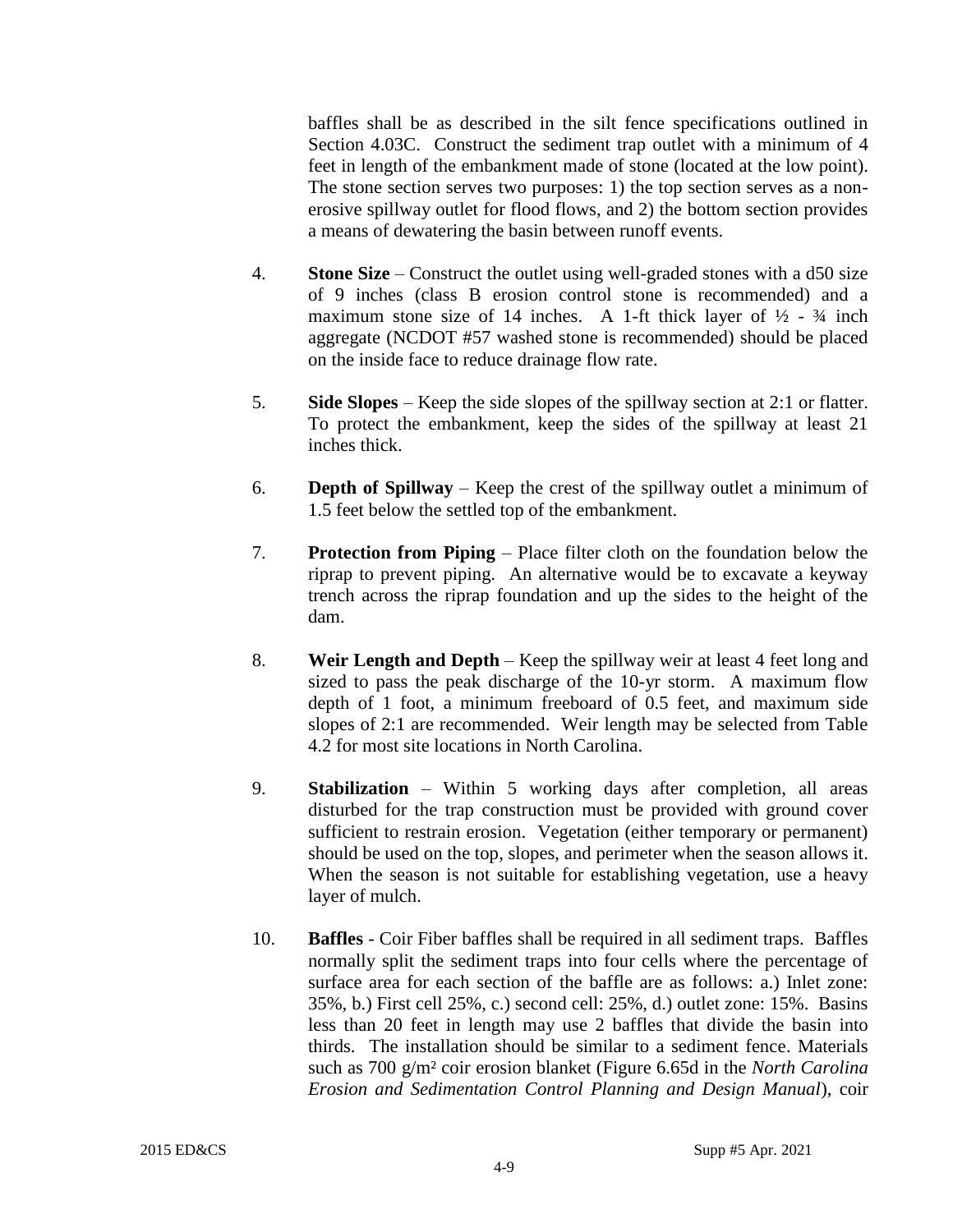mesh, or other similar materials may be used. The fabric should have 5 to 10 percent openings in the weave. Silt fence fabric in front of a wire fence (hog wire) backing may also be used. The silt fence fabric should be slit in alternating squares (*North Carolina Erosion and Sedimentation Control Planning and Design Manual* Figure 6.65b).This permits flow through the silt fence similar to more porous materials. Do not splice the fabric, but use a continuous piece across the basin. Make sure that the end of each section is keyed into the side wall of the trap to prevent water from washing out the porous material. The metal posts should be driven to a depth of 24 inches and spacing between the metal posts shall be a maximum of 4' apart. When using posts, add a support wire across the top of the measure to prevent sagging and the bottom and sides of the fabric should be anchored in a trench or pinned with 8 inch erosion control matting staples. The top of the fabric should be 6 inches higher than the invert of the spillway. Tops of the baffles should be 2 inches lower than the top of the berm.

- 11. **Trap Cleanout and Maintenance** Inspect temporary sediment traps at least weekly and after each significant (1/2 inch or greater) rainfall event and repair immediately. Remove sediment and restore trap to its original dimensions when sediment has accumulated to one-half the design depth of the trap. Place the sediment that is removed in the designated disposal area, and replace the part of gravel facing that is impaired by the sediment. Any damage to the sediment trap should be repaired at this time. Check the structure for damage or erosion from piping. Periodically check the depth of the spillway to ensure it is a minimum of 1.5 feet below the low point of the embankment. Immediately fill any settlement of the embankment to slightly above design grade. Any riprap displaced from the spillway must be replaced immediately.
- 12. **Trap Removal** After all sediment-producing areas have been permanently stabilized, contact project's development inspector to gain approval to remove the device and unstable sediment. Smooth area to blend with the adjoining areas and stabilize properly.

Sediment traps shall be installed according to the preceding criteria, the standard details and the approved erosion control plan.

#### **D. Gravel and Rip Rap Horseshoe Inlet Basin**

A Gravel and Rip Rap Horseshoe Inlet Protection Basin is one variation of a sediment trap. It is a "horse-shoe shaped" temporary impoundment used on an existing pipe invert. It may be used for drainage areas that are *5* acres or less. Design criteria shall be consistent with the sediment trap design specified in section 4.03C of this design manual. These devices shall be installed according to standard detail and the approved erosion control plan. Note: As of August 2011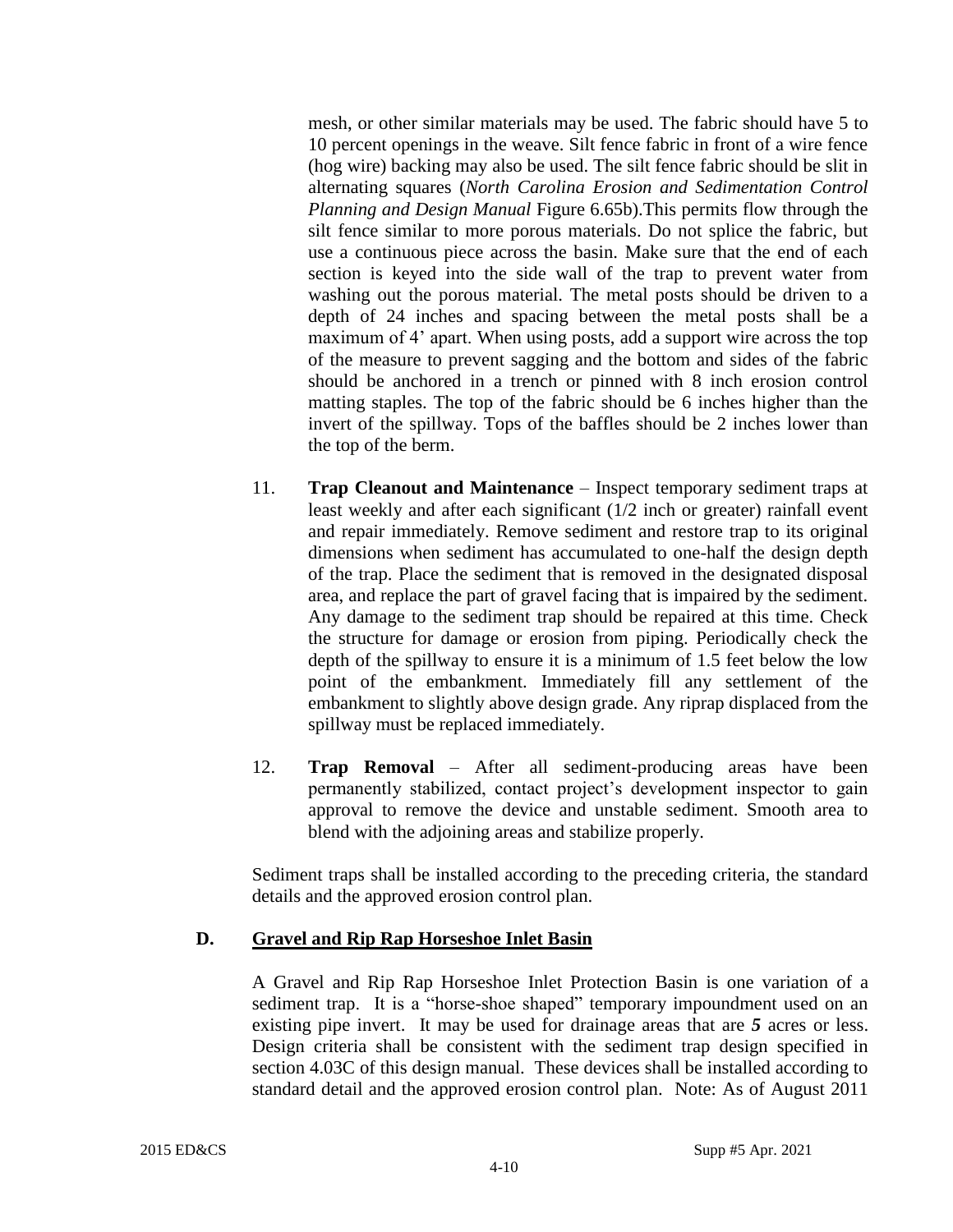NCDENR NCG1000 General Construction Permit requires the use of top drawdown basins in areas where tributary drainage is greater than 1 acre. This erosion control device should only be used in drainage areas of 1 acre or less.

# **E. Catch Basin Riser/Filter**

A Catch Basin Riser/Filter Basin is one variation of a sediment trap. It is a "horse-shoe shaped" temporary impoundment used on an existing pipe invert and catch basin. It may be used for drainage areas that are 5 acres or less. Design criteria shall be consistent with the sediment trap design specified in section 4.03C of this design manual. These devices shall be installed according to standard detail and the approved erosion control plan. Note: As of August 2011 NCDENR NCG1000 General Construction Permit requires the use of top drawdown basins in areas where tributary drainage is greater than 1 acre. This erosion control device should only be used in drainage areas of 1 acre or less.

# **F. Skimmer Basin**

A skimmer basin is a temporary impoundment formed by an embankment to capture runoff and trap the sediment. This device is equipped with a floating skimmer for dewatering. The erosion control plan should show the skimmer basin drawn to scale with adequate room around it for machinery to construct and maintain it during all phases of construction.

**Use/Design:** Use the following criteria to evaluate the location and to design all skimmer basins. Skimmer basins may be used for *maximum drainage areas that are 10 acres or less* and where access can be maintained for sediment removal and proper disposal. Investigate and evaluate the specific conditions on the site, determine if the location is suitable, and design the basin to fit the conditions.

- 1. **Storage Capacity** The minimum volume of the skimmer basin shall be 1800  $ft^3/acre$  based on area draining into the basin. Measure volume below the crest elevation of the outlet.
- 2. **Drainage Area** Limit drainage areas to 10 acres.
- 3. **Design Basin Life**  Ensure a design basin life of 3 years or less.
- 4. **Surface Area** The minimum surface area of the basin must be 325 square feet per cfs of Q<sup>10</sup> peak inflow.
- 5. **Basin Shape**  Ensure that the flow length to basin width ratio is greater than 2:1 to improve trapping efficiency and does not exceed a maximum length to width ratio of 6:1 – attempt to maximize the length-to-width ratio of the basin as much as possible. This basin shape may be attained by site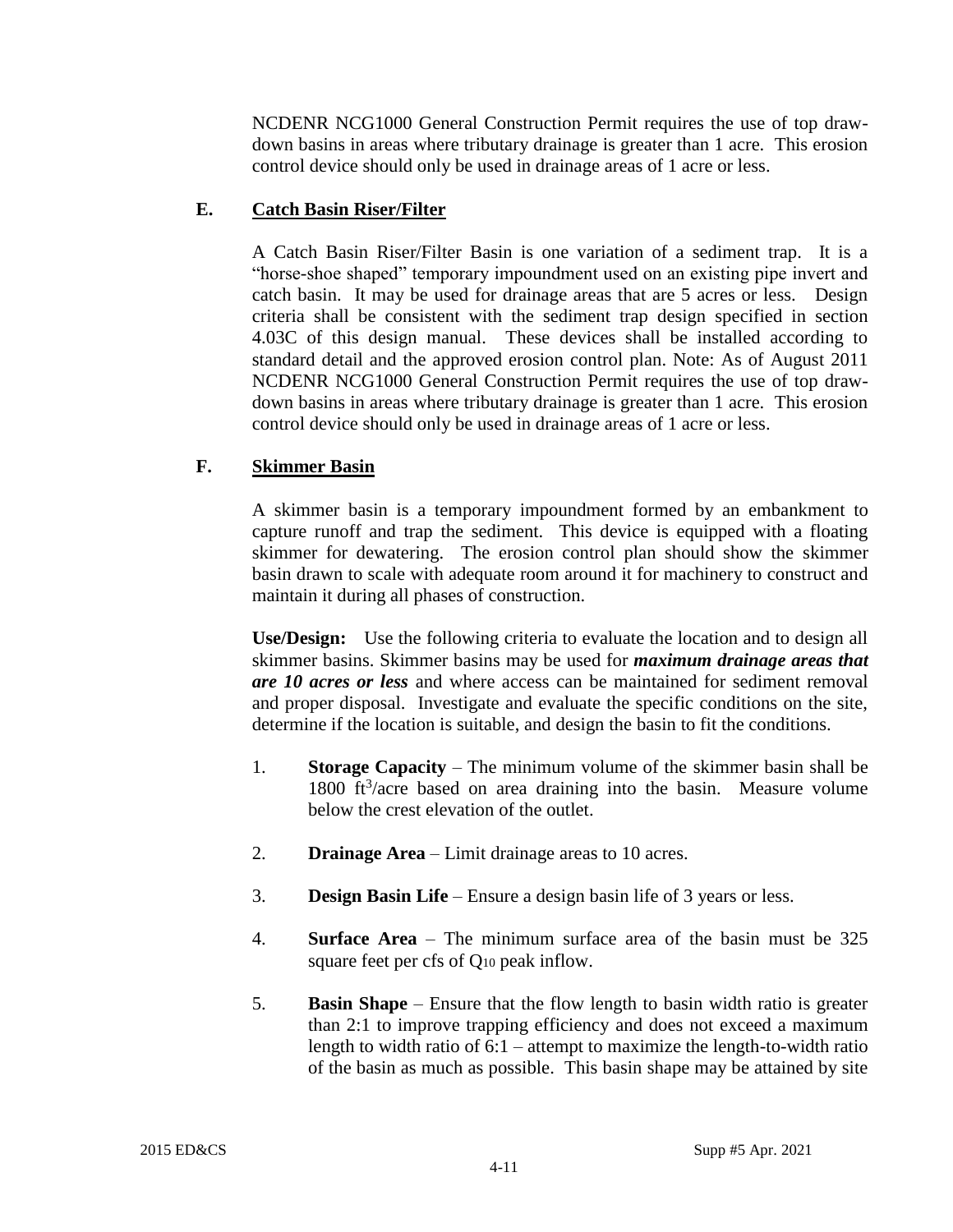selection, excavation, or installing baffles. Length is measured at the elevation of the principal spillway.

- 6. **Spillway Capacity**  The spillway system must carry the peak runoff from the 10-yr storm with a minimum of 1 foot freeboard in the emergency spillway. Runoff computations should be based on the disturbed soil cover conditions expected during the effective life of the structure.
- 7. **Basin Spillway**  Construct the entire flow area of the spillway in undisturbed soil (not fill). Make the cross section trapezoidal with side slopes of 3:1 or flatter.
	- *Capacity* The minimum design capacity of the spillway must be the peak rate of runoff from the 10-yr storm, maximum depth of flow during the peak runoff should be 6 inches. In no case should freeboard of the emergency spillway be less than 1 foot above the design depth of flow.
	- *Velocity* Ensure that the velocity of flow discharged from the basin is non-erosive for the existing conditions. When velocities exceed that allowable for the receiving areas, provide outlet protection.
- 8. **Sediment Cleanout Elevation** Show the distance from the top of the riser to the pool level when the basin is 50% full. This elevation should also be marked in the field with a permanent stake set at this ground elevation or some other acceptable means of marking.
- 9. **Basin Dewatering** The skimmer basin dewaters from the top of the water surface. The dewatering rate must be controlled and meet a dewatering time of 24 to 72 hours (1-3 days.) Any skimmer design that dewaters from the surface at a controlled rate is acceptable. Figure 6.64b in the *North Carolina Erosion and Sedimentation Control Planning and Design Manual* can be used to determine the orifice sizing of skimmer basin, manufactures recommendations should also be followed to make this determination.
- 10. **Outlet Protection** Protect the outlet of the barrel against erosion.
- 11. **Embankment** Ensure that embankments for temporary Custom Basins do not exceed 5 feet in height measured at the center line from the original ground surface to the top of the embankment. Additional freeboard may be added to the embankment height to allow flow through a designated bypass location. Construct embankments with a minimum top width of 5 feet and side slopes of 2:1 or flatter. Machine compact embankments.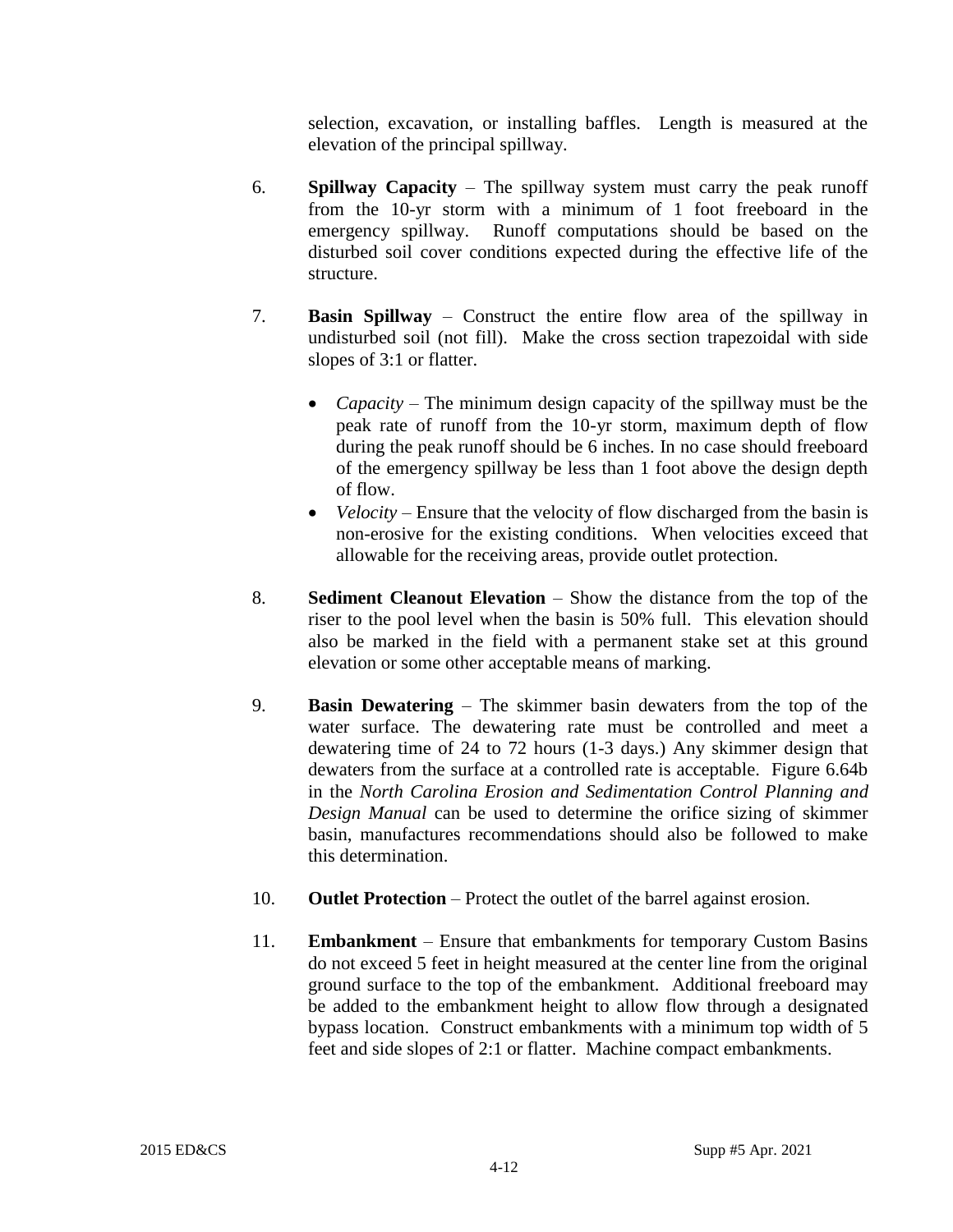- 12. **Basin Efficiency** Locate the sediment inlets to the basin the greatest distance from the principal spillway. Allow the maximum reasonable detention period before the basin is completely dewatered – at least 24 hours. Reduce the inflow velocity and divert sediment-free runoff.
- 13. **Stabilization**  Within 5 working days after completion, all areas disturbed for the trap construction must be provided with ground cover sufficient to restrain erosion. Vegetation (either temporary or permanent) should be used on the top, slopes, the at least the top half of the interior slopes and perimeter when the season allows  $it$  – when the season is not suitable for establishing vegetation, use a heavy layer of mulch.
- 14. **Baffles**  Porous baffles shall be used in all skimmer basins and be designed in accordance with the Porous Baffles specification outlined in Section 4.03C
- 15. **Diversions and Slope Drains**  Runoff must be conveyed into the basin through stable diversions or temporary slope drains per Town of Holly Springs specifications. Locate sediment inflow to the basin away from the dam to prevent short circuits from inlets to the outlet.
- 16. **PE Certification –** Certification by a Professional Engineer to verify that the sediment basin outlet structure and footprint has been constructed per the approved plan is required for the future conversion of the sediment basin to a structural stormwater management BMP is required prior to issuance of a Certificate of Compliance.
- 17. **Basin Cleanout and Maintenance** Inspect skimmer basins at least weekly and after each significant (1/2 inch or greater) rainfall event and repair immediately. Remove sediment and restore trap to its original dimensions when sediment has accumulated to one-half the design depth of the trap. Place the sediment that is removed in the designated disposal area, and replace the part of gravel facing that is impaired by the sediment. Any damage to the sediment trap should be repaired at this time. Check the structure for damage or erosion from piping. Periodically check the depth of the spillway to ensure it is a minimum of 1.5 feet below the low point of the embankment. Immediately fill any settlement of the embankment to slightly above design grade. Any riprap displaced from the spillway must be replaced immediately.
- 18. **Basin Removal** After all sediment-producing areas have been permanently stabilized, contact project's development inspector to gain approval to remove the device and unstable sediment. Smooth area to blend with the adjoining areas and stabilize properly.

Skimmer basins shall be installed according to the preceding criteria, the standard detail and the approved erosion control plan.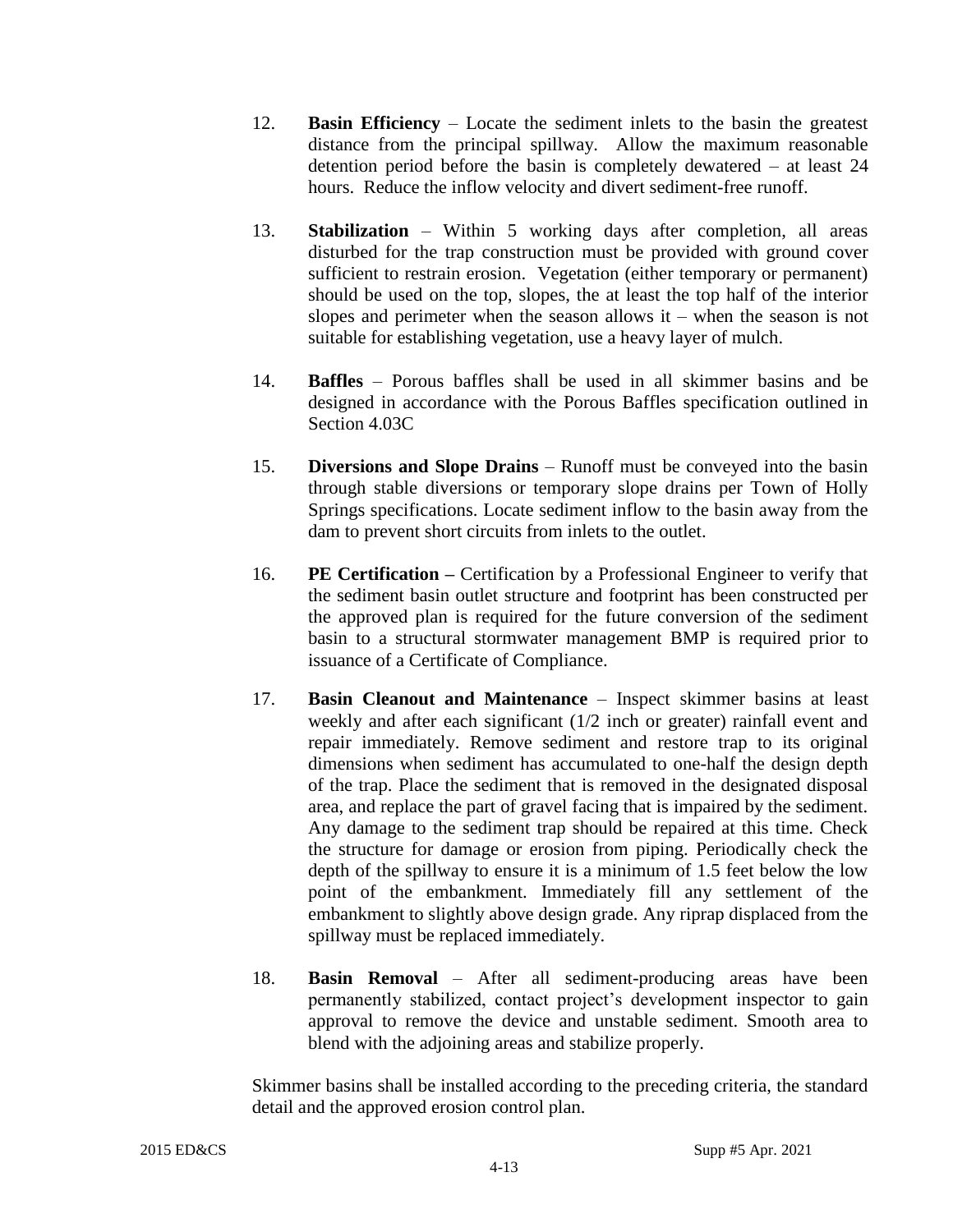# **G. Standard Riser-Barrel Sediment Basin (Sediment Pond)**

A sediment basin is a temporary impoundment for use below larger areas of land disturbance with a stormwater release structure, formed by constructing an earthen embankment to create a natural or excavated basin across a drainage way.

**Materials:** Sediment ponds shall be used for *drainage areas less than or equal to 100 acres*. In addition, the basin life should be limited to 3 years unless it is designed as a permanent structure.

# **Use/Design:**

**Special limitation** – This specification applies only to the design and installation of sediment basins where failure of the structure would not result in loss of life, damage to homes or buildings, or interruption of use of public roads or utilities. Regardless of classification, structures 11-15 feet or higher, and having a maximum storage capacity of 10 acre-ft or more are subject to the NC Dam Safety Act.

**Planning Considerations** – Basin sites should be selected to capture sediment from all areas that are not treated adequately by other sediment traps, considering access for cleanout and disposal of trapped sediment. Locations where a pond can be formed by constructing a low dam across a natural swale are generally preferred to sites that require excavation (unless the structure will be permanent). If practical, divert sediment-free runoff away from the basin.

**Design Criteria** – The design and construction of a sediment pond involves much more thought and planning than most other sediment-trapping devices. A more precise design is required because of the volume of the sediment to be trapped, the large flow of runoff through the pond, and the hazard created. Adequate precautions should be taken to design the sediment basin properly and to prevent its failure.

- 1. **Drainage Area** Limit drainage areas to 100 acres.
- 2. **Design Basin Life**  Ensure a design basin life of 3 years or less.
- 3. **Dam Height**  Limit dam height to 15 feet (see Special Limitation statement above). Height of a dam is measured from the top of the dam to the lowest point at the downstream toe.
- 4. **Storage Capacity** Ensure that the sediment storage volume of the basin, as measured to the elevation of the crest of the principal spillway, is at least  $1800$  ft<sup>3</sup>/acre volume for the disturbed area draining into the basin (1800 ft<sup>3</sup>/acre volume is equivalent to  $\frac{1}{2}$  inch of sediment per acre of basin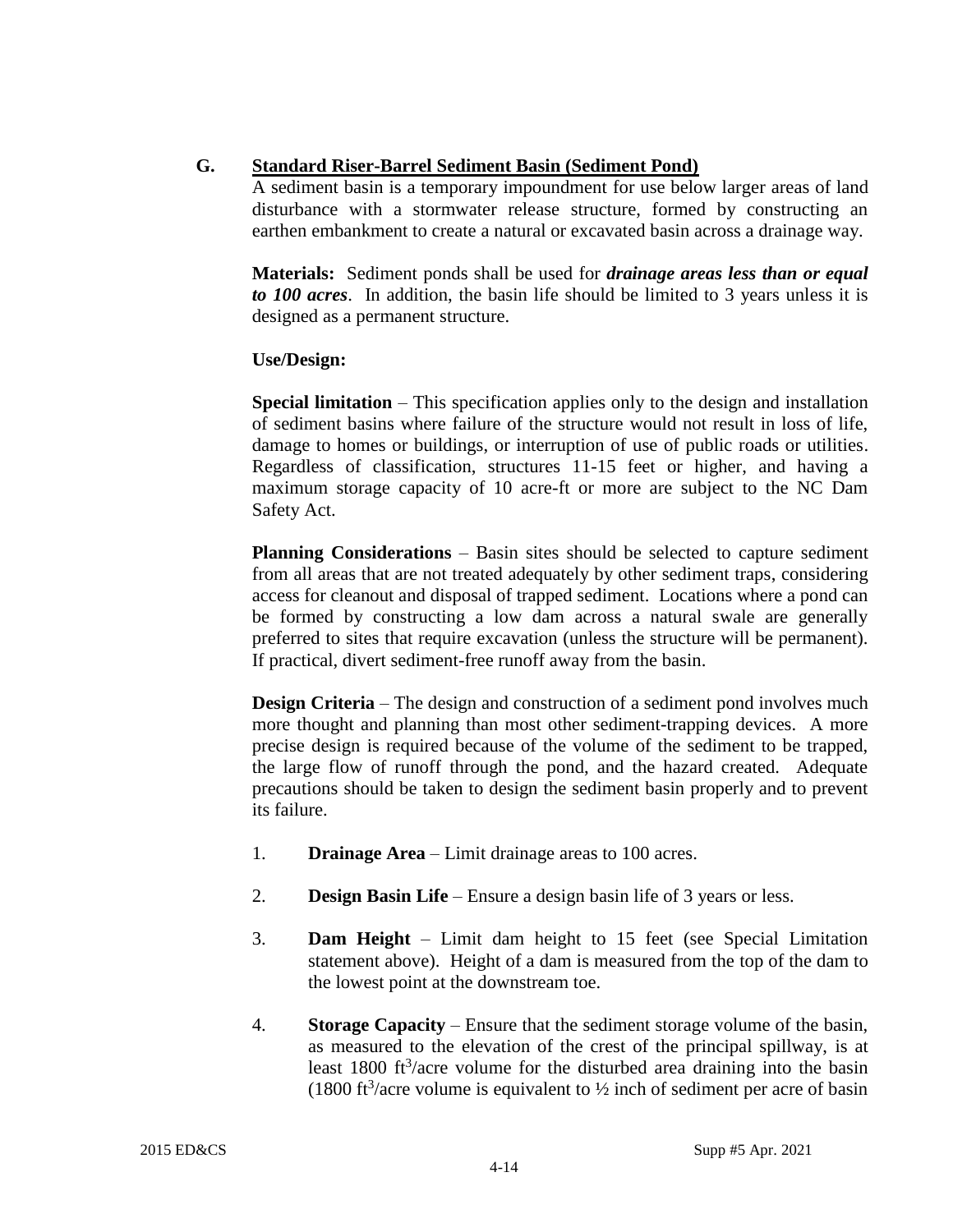drainage area). Where possible, the entire drainage area is used for this computation, rather than the disturbed area alone, to help ensure adequate trapping efficiency. For purposes of measuring volume to determine whether or not the special limitation statement above applies, measure volume to the top of the dam.

- 5. **Minimum Surface Area** The surface area of the basin must be 435 square feet per cfs of Q<sup>10</sup> peak inflow.
- 6. **Basin Shape**  Ensure that the flow length to basin width ratio is greater than 2:1 to improve trapping efficiency and does not exceed a maximum length to width ratio of 6:1 – attempt to maximize the length-to-width ratio of the basin as much as possible. This basin shape may be attained by site selection, excavation, or installing baffles. Length is measured at the elevation of the principal spillway.
- 7. **Spillway Capacity**  The spillway system must carry the peak runoff from the 10-yr storm with a minimum of 1 foot freeboard in the emergency spillway. Runoff computations should be based on the disturbed soil cover conditions expected during the effective life of the structure.
- 8. **Principal Spillway**  Construct the principal spillway with a vertical riser connected to a horizontal barrel that extends through the embankment and outlets beyond the downstream toe of the dam, or an equivalent design.
	- *Capacity* Ensure that the primary spillway must carry the peak runoff from the 2-year storm, with the water surface at the emergency spillway crest elevation.
	- *Sediment cleanout elevation* Show the distance from the top of the riser to the pool level when the basin is 50% full. This elevation should also be marked in the field with a permanent stake set at this ground elevation or some other acceptable means of marking.
	- *Crest elevation* Keep the crest elevation of the riser a minimum of 1 foot below the crest elevation of the emergency spillway.
	- *Riser and barrel* Keep the minimum barrel size at 15 inches for corrugated metal pipe or 12 inches for smooth wall pipe to facilitate installation and reduce potential for failure from blockage. Limit the barrel to a maximum diameter of 30 inches. Ensure that the pipe is capable of withstanding the maximum external loading without yielding, buckling, or cracking. To improve the efficiency of the principal spillway system, make the cross-sectional area of the riser at least 1.5 times that of the barrel. The riser and barrel must be assembled with watertight connections.
	- *Anchoring the Riser* The base of the riser must be firmly anchored to prevent floating or dislocation, which could result in breaking of the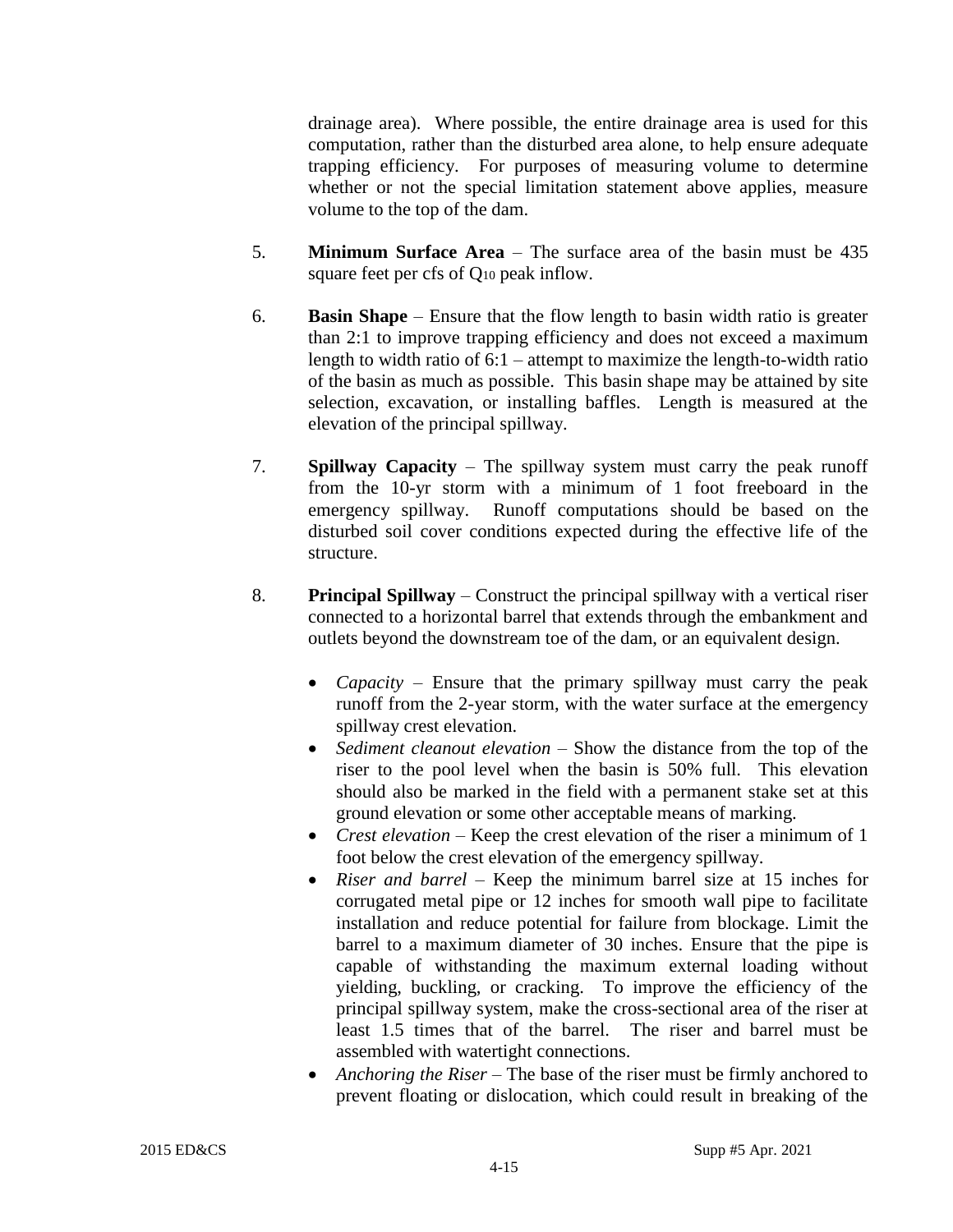watertight connections and failure of the structure when the water level rises. Secure the riser by an anchor with a buoyant weight greater than 1.1 times the water displaced by the riser.

- *Basin dewatering* The basin should be provided with a mechanism to dewater the basin from the water surface. A skimmer and a flashboard riser are the two methods that may be used to dewater the basin. Skimmers should be attached to the base of the riser, the orifice in the skimmer will control the rate of dewatering which should be sized to dewater the basin in 24-72 hours (1-3 days). Refer to section 4.0\_\_ for additional sizing information. A flashboard riser forces the basin to fill to a given level before the water tops the riser, it is similar to a solid riser but with the option to lower the water level in the basin when accumulated sediment must be removed. Flashboard risers are usually fabricated as a box or as a riser pipe cut in half. The open face has slots on each side into which boards or "stop logs" are placed, forcing the water up and over them. This device should be sized the same way as a typical riser. In large basins or sites with erosive soils the Utilities and Infrastructure Services may require an additional rock doughnut around the outlet structure to provide additional
- *Anti-seep Collars* These are used to prevent water from seeping between the outside of the barrel and the fill material. Install at least one watertight anti-seep collar with a minimum projection of 1.5 feet around the barrel of the principal spillway conduits, 8 inches or larger in diameter. Locate the anti-seep collar slightly downstream from the dam centerline.
- *Anti-vortex Device & Trash Guard An anti-vortex device and trash* guard must be provided for the inlet of the principal spillway. The anti-vortex device prevents the formation of a whirlpool within the riser inlet, which would restrict flow into the riser and reduce its capacity. The trash guard traps floating debris, preventing it from entering the riser and possible blocking the pipe. Trash guards are required on all risers. Anti-vortex devices are required on risers with diameters of 10 inches or more.
- *Outlet Protection*  Protect the outlet of the barrel against erosion.
- 9. **Emergency Spillway** Construct the entire flow area of the emergency spillway in undisturbed soil (not fill). Make the cross section trapezoidal with side slopes of 3:1 or flatter. Make the control section of the spillway straight and at least 20 feet long. The inlet portion of the spillway may be curved to improve alignment, but ensure that the outlet section is straight due to supercritical flow in this portion.
	- *Capacity* The minimum design capacity of the emergency spillway must be the peak rate of runoff from the 10-yr storm, less any reduction due to flow in the principal spillway. In no case should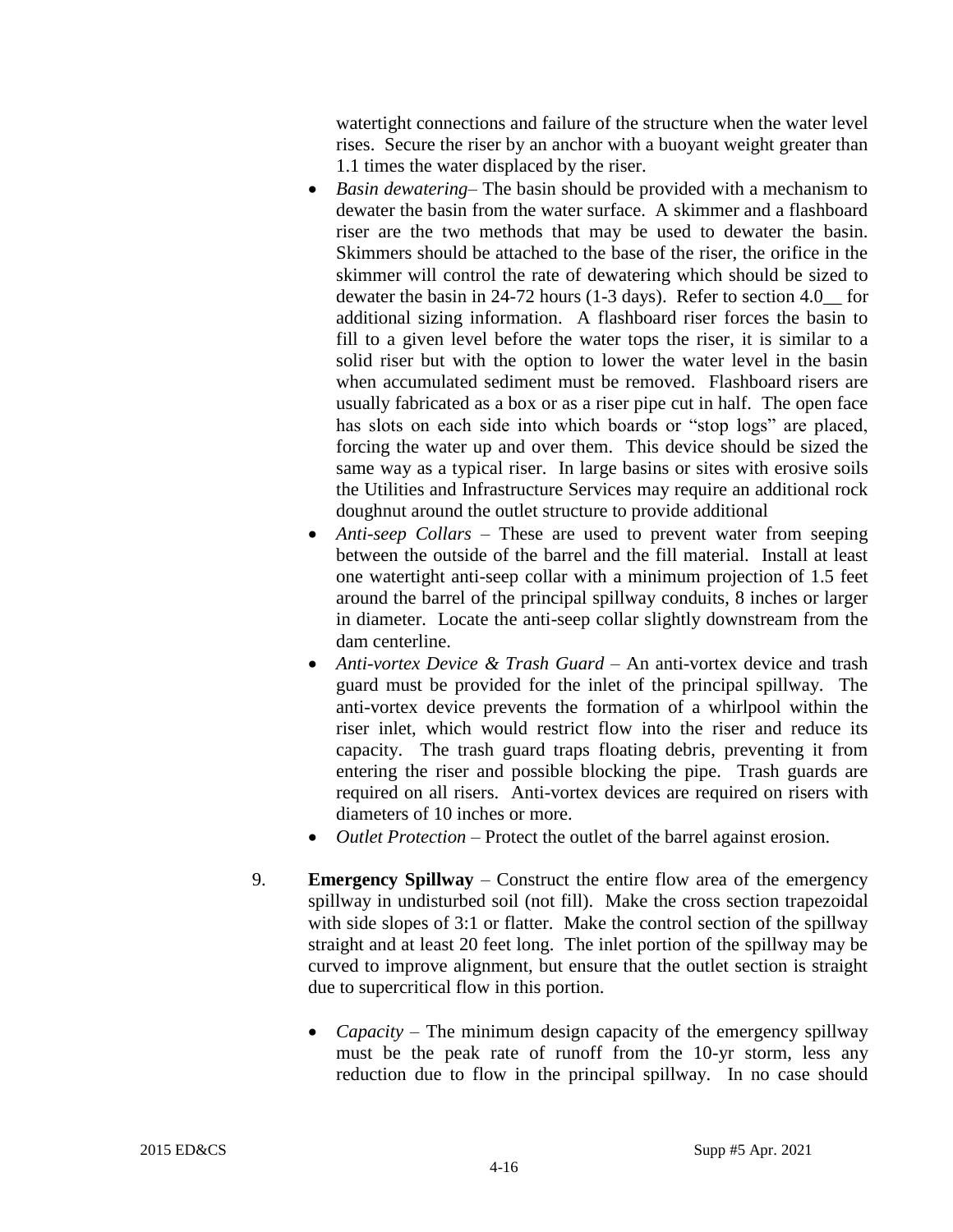freeboard of the emergency spillway be less than 1 foot above the design depth of flow.

• *Velocity* – Ensure that the velocity of flow discharged from the basin is non-erosive for the existing conditions. When velocities exceed that allowable for the receiving areas, provide outlet protection.

# 10. **Embankment** –

- *Cut-off Trench* Excavate a trench at the centerline of the embankment. Ensure that the trench is in undisturbed soil and extends the length of the embankment to the elevation of the riser crest at each end. A minimum of 2 feet depth is recommended.
- *Top Width*  The minimum top width of the dam shall be 8 feet for dams less than 10 feet in height and 10 feet wide for dams between 10 and 15 feet in height.
- *Freeboard* Ensure that the minimum difference between the design water elevation in the emergency spillway and the top of the settled embankment is 1 foot.
- *Side Slopes* Make the side slopes of the impoundment structure 2.5:1 or flatter.
- *Allowance for Settlement* Increase the constructed height of the fill at least 10% above the design height to allow for settlement.
- 11. **Basin Efficiency** Locate the sediment inlets to the basin the greatest distance from the principal spillway. Allow the maximum reasonable detention period before the basin is completely dewatered – at least 24 hours. Reduce the inflow velocity and divert sediment-free runoff.
- 12. **Stabilization**  Within 5 working days after completion, all areas disturbed for the trap construction must be provided with ground cover sufficient to restrain erosion. Vegetation (either temporary or permanent) should be used on the top, slopes, the at least the top half of the interior slopes and perimeter when the season allows  $it$  – when the season is not suitable for establishing vegetation, use a heavy layer of mulch.
- 13. **Baffles**  Porous baffles shall be used in all sediment traps and be designed in accordance with the silt fence specifications outlined in Section 4.03C
- 14. **Diversions and Slope Drains**  Runoff must be conveyed into the basin through stable diversions or temporary slope drains per Town of Holly Springs specifications. Locate sediment inflow to the basin away from the dam to prevent short circuits from inlets to the outlet
- 15. **PE Certification –** Certification by a Professional Engineer to verify that the sediment basin outlet structure and footprint has been constructed per the approved plan required for the future conversion of the sediment basin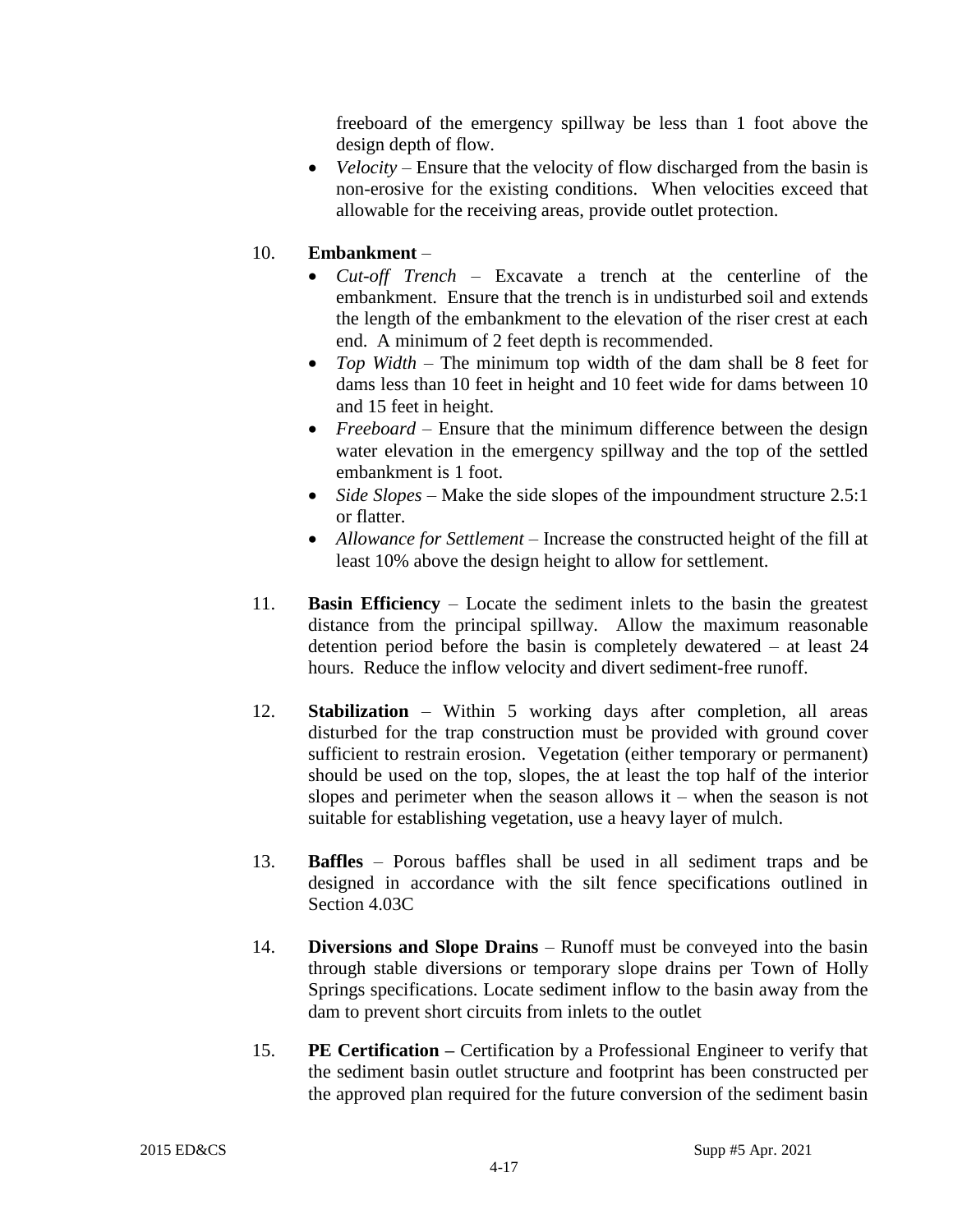to a structural stormwater management BMP is required prior to issuance of a Certificate of Compliance.

- 16. **Basin Cleanout and Maintenance** Inspect temporary sediment traps at least weekly and after each significant (1/2 inch or greater) rainfall event and repair immediately. Remove sediment and restore trap to its original dimensions when sediment has accumulated to one-half the design depth of the trap. Place the sediment that is removed in the designated disposal area, and replace the part of gravel facing that is impaired by the sediment. Any damage to the sediment trap should be repaired at this time. Check the structure for damage or erosion from piping. Periodically check the depth of the spillway to ensure it is a minimum of 1.5 feet below the low point of the embankment. Immediately fill any settlement of the embankment to slightly above design grade. Any riprap displaced from the spillway must be replaced immediately.
- 17. **Basin Removal** After all sediment-producing areas have been permanently stabilized, contact project's development inspector to gain approval to remove the device and unstable sediment. Smooth area to blend with the adjoining areas and stabilize properly

Any sediment basin that is to be converted to a permanent structural stormwater BMP shall be converted according to the approved Town's construction sequence. Sediment basins shall be installed according to the preceding criteria, the sealed Engineer's detail, and the approved erosion control plan. An Engineer's Certification for proper installation of the basin is required prior to issuance of the certificate of compliance.

Sediment basins shall be installed according to the preceding criteria, the standard details and the approved erosion control plan.

# **H. Check Dam**

Check dams are small, temporary stone dams constructed across a drainage way to reduce erosion by restricting the velocity of flow in the channel. Limit drainage areas to one-half acre or less. Do not use check dams in live streams.

**Use/Design:** Keep the maximum height to 2 feet at the center of the dam. Keep the center of the check dam at least 9 inches lower than the outer edges at natural ground elevation. Keep the side slopes at 2:1 or flatter. Ensure that the maximum spacing between dams places the toe of the upstream dam at the same elevation as the top of the downstream dam. Stabilize overflow areas along the channel to resist erosion caused by check dams.

**Stone Size** – Construct the check dam using well-graded stones with a d50 size of 9 inches (class B erosion control stone is recommended) and a maximum stone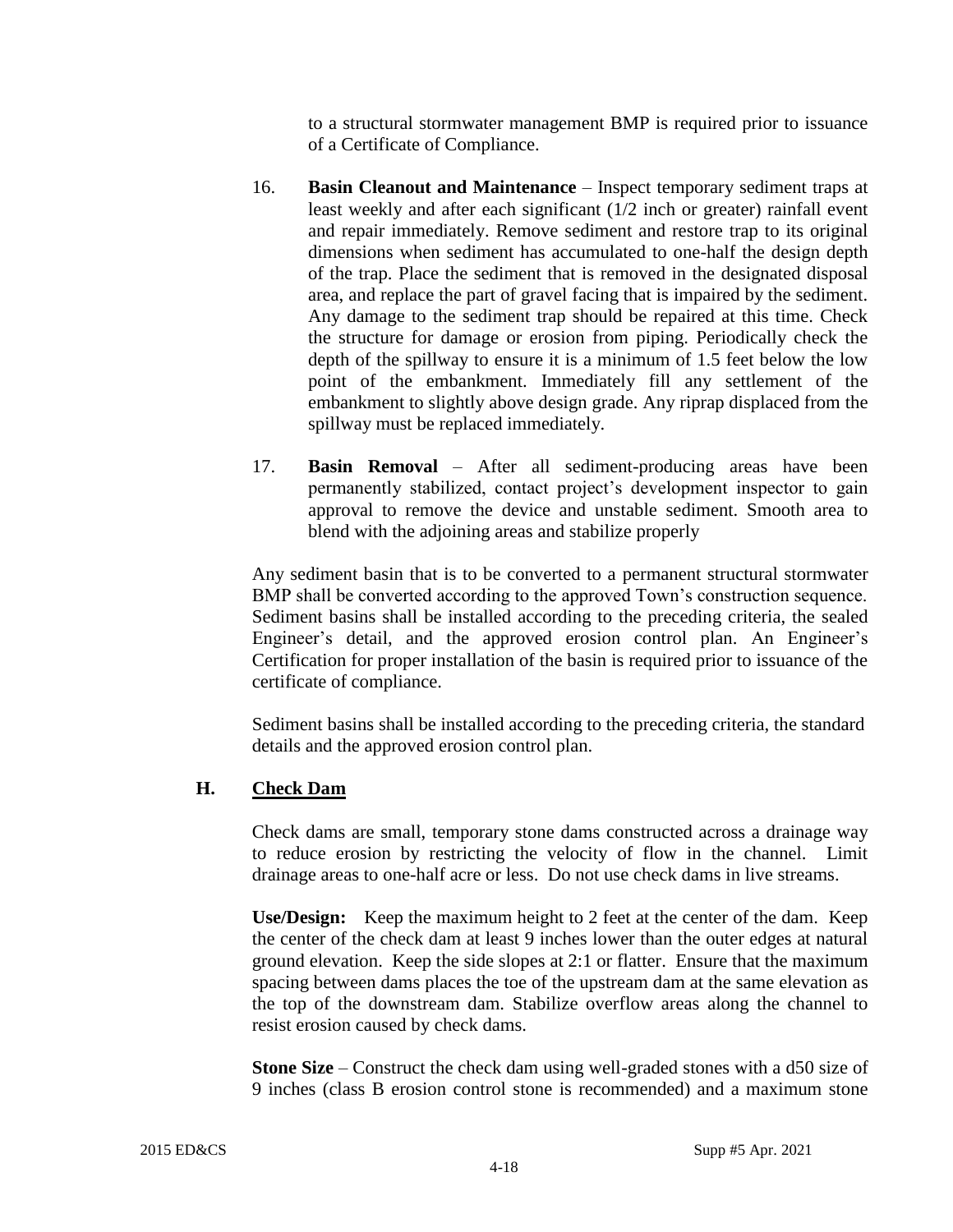size of 14 inches. A 1-ft thick layer of  $\frac{1}{2}$  -  $\frac{3}{4}$  inch aggregate (NCDOT #57 washed stone is recommended) should be placed on the upstream face to reduce drainage flow rate.

**Installation** – Check dams shall be installed according to the standard detail and the approved erosion control plan.

**Coir Fiber Wattles** – Coir Fiber Wattles can be used in lieu of check dams where applicable. Wattles must meet both the NC Erosion Control Planning & Design Manual and the NCDOT specifications for Coir Fiber Wattle and/or Coir Fiber Wattle with Polyacrylamide (PAM).

#### **I. Construction Entrance**

Construction entrances shall be installed at all points of access to construction sites (both residential and nonresidential) in accordance with the standard details and the approved erosion control plan. Any access point that does not have a construction entrance shall be barricaded to prevent its use.

**Nonresidential Construction Entrance –** Place fabric from the roadway into the site a minimum of 50 feet and allow for a minimum of 25 foot width along the roadway. Once the fabric is down place 2 inch to 3 inch railroad ballast or surge stone on the fabric. The first 35 feet of the stone shall be at a minimum depth of 6 inches and the remaining 15 feet of the entrance shall be a minimum depth of 12 inches.

**Residential Construction Entrance –** Install stone from the roadway into the site a minimum of 20 feet and allow for a minimum of 12 foot width along the roadway. Stone shall be clean #57 washed stone and be at a minimum of 6 inches in depth. It is recommended to use fabric under the stone to add to the total life of the construction entrance.

Washing – If conditions at the site are such that most of the mud and sediment are not removed by vehicles traveling over the gravel, tires of vehicles exiting the site should be washed. Washing should be done on an area stabilized with crushed stone that drains into a sediment trap or other suitable disposal area. A wash rack may also be used to make washing more convenient and effective.

Street Cleaning – The Town may require the Financially Responsible Party of any project regardless of the size to clean any sediment (mud) that has been tracked or has left the site and is left on a roadway, sidewalk, or right-of-way. Failure to respond to directives by the Town to complete the street or sidewalk cleaning and/or any other measures to remove sediment from the street, the Town may have such work performed and charged to the Financially Responsible Party in an amount to cover all manual and administrative costs of such work. This shall not create an obligation of the Town to undertake such work or to be liable in any way for failure to undertake such work.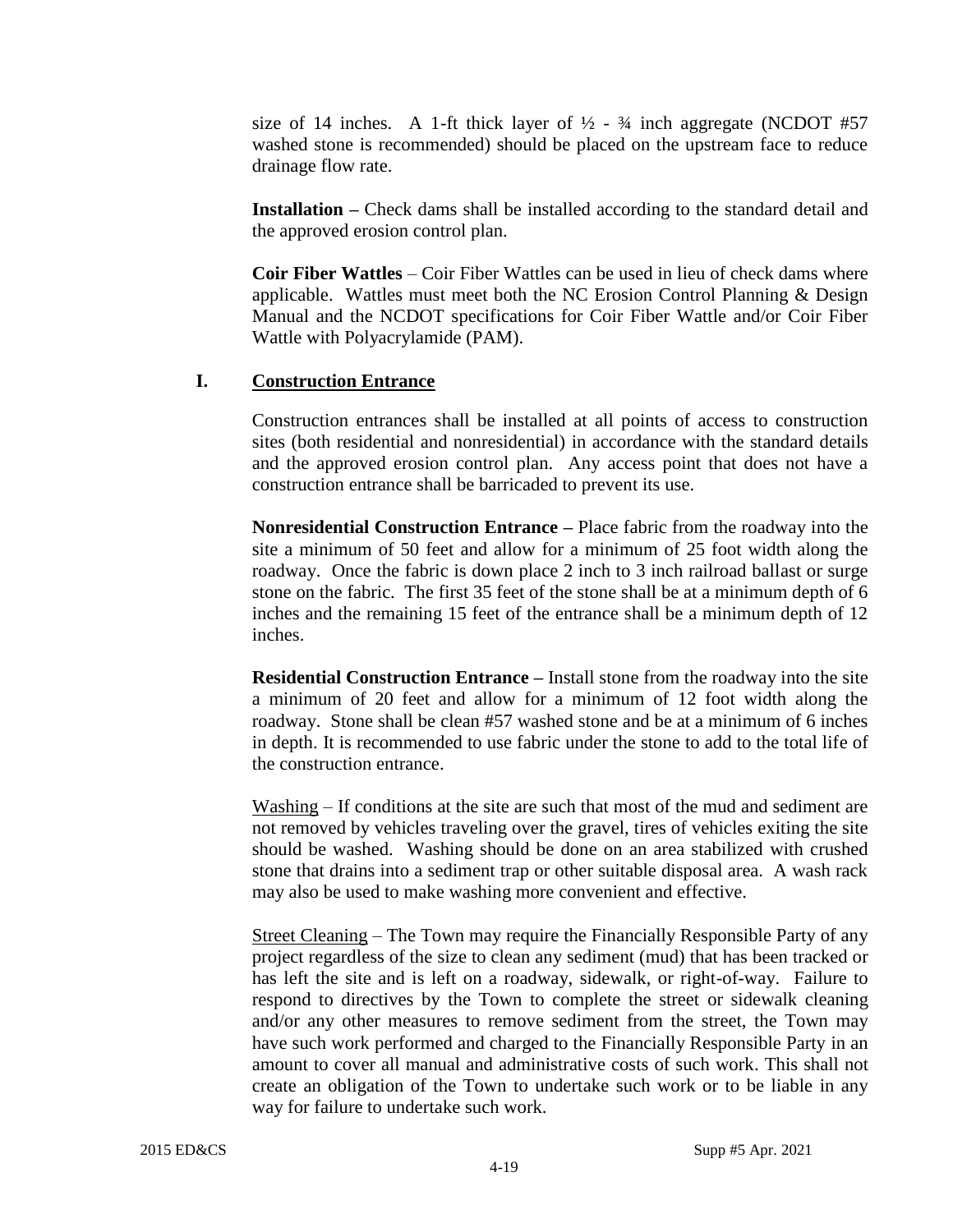# **J. Diversion Ditch**

A diversion ditch is a temporary ridge or excavated channel or combination ridge and channel constructed across sloping land on a predetermined grade. The purpose is to protect work areas from up-slope runoff and to divert sedimentladen water to appropriate traps or stable outlets. *Diversion ditches shall be used for drainage areas less than or equal to 5 acres*.

Diversion ditches shall be sized to handle the peak runoff from the 10-year storm. Where design velocities exceed 2 ft/second, a channel liner is usually necessary to prevent erosion. Diversions that are to serve longer than 30 working days should be seeded and mulched as soon as they are constructed to preserve dike height and reduce maintenance. Wherever feasible, build and stabilize diversions and outlets before initiating other land-disturbing activities.

Diversion ditches shall be installed in accordance with the standard detail and the approved erosion control plan.

# **K. Temporary Stream Crossing**

A temporary stream crossing is a bridge, ford, or temporary structure installed across a stream or watercourse for short-term use by construction vehicles or heavy equipment. Stream crossings are of three general types: bridges, culverts and fords. Temporary stream crossings shall be installed in accordance with the standard detail, and Practice 6.70 in the *North Carolina Erosion and Sedimentation Control Planning and Design Manual* and 15A NCAN 02B .0233 Neuse River Basin: Nutrient Sensitive Waters Management Strategy: Protection and Maintenance of Existing Riparian Buffers and the 404 Permit and 401 Certifications issued by the USACE and NCDWQ respectively.

# **L. Storm Drain Inlet Protection**

Storm drain inlet protection is a sediment filter or trap around or across the inlet to a storm drain. The different types of storm drain inlet protection consist of 1) block and gravel filter, 2) hardware cloth and gravel filter, 3) excavated pit, and 4) plywood and stone, pipe inlet protection, 5) gravel and rip rap horseshoe inlet. The purpose of inlet protection is to detain and filter sediment-laden runoff before it enters a storm drain. Storm drain inlet protection is necessary where a sediment-trapping device is not at the outlet and the runoff will enter the drainage system before the land disturbance is completed. Inlet protection may not be necessary where an adequate sediment-trapping device, such as a sediment trap or sediment pond, is located below the storm drain outlet. Other prefabricated methods of inlet protection may be used on a case by case basis and will require approval from the Utilities and Infrastructure Services prior to installation of the erosion control device.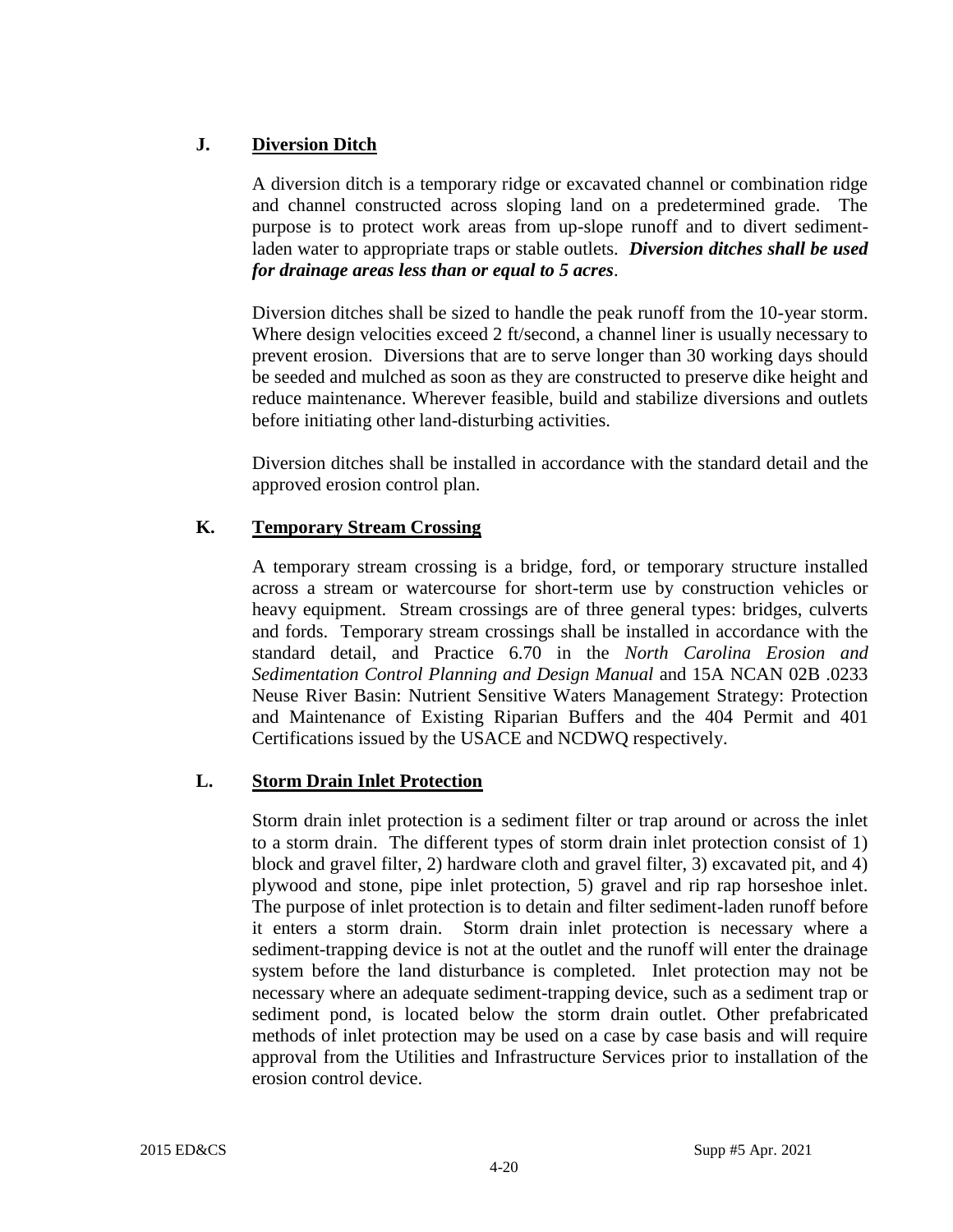Erosion control plans that propose to use inlet protection must include detailed instructions and illustrations of how inlet protection will be implemented around each inlet. The plan must also include details of how diversions will be used to capture and direct runoff to the inlet and how berms will be built below the inlet to force runoff through the filter and into the inlet.

- 1. **Sediment Bags** are useful to protect catch basin inlets that have been installed in the road right-of-way that has already been paved. The bags must be maintained on a weekly basis or after every ½ inch of rain. The Utilities and Infrastructure Services may require a street cleaning and inlet protection maintenance plan for areas where storm drain outlet protection devices have been removed.
- 2. **Block and Gravel Filters** are particularly useful at storm drain inlets. By varying the number of courses of block, the height of the filter can be varied to fit the particular location. The drainage area to the inlet must be ¼ acre or less. Where the drainage area is greater, an excavated pit or other device must be used at the inlet. The filter is built of washed stone, hardware cloth, concrete blocks, and 2x4's. For yard inlets and junction boxes, the concrete blocks are placed around the perimeter of the inlet with the holes parallel to the ground to allow water to flow through them. The 2x4's are placed behind the blocks as reinforcement. Hardware cloth is placed on the ground around the outside of the blocks and up over the holes in the block to prevent the stone from washing through. The washed stone is then placed on top of the hardware cloth up to the top of the blocks to form the filter. For curb inlets, the block and gravel filter is ½ of the filter for yard inlets and junction boxes. The end of the line of blocks is placed up against the curb to form a C-shaped filter around the opening. Block and gravel filter inlet protection shall be installed according to the standard detail and the approved erosion control plan. The barrier should be inspected weekly and after rainfall of one-half inch or greater. Sediment shall be removed as necessary to provide adequate storage for subsequent rains.
- 3. **Hardware Cloth and Gravel Filters** are useful at yard inlets and inlets to junction boxes. The height of the filter can be varied to fit the particular location. The short height of the filter and open top allows runoff to overflow into the inlet instead of bypassing it when runoff ponds at the filter. The drainage area to the inlet must be ¼ acre or less. Where the drainage area is greater, an excavated pit or other device must be used at the inlet. The filter is built of steel fence posts, hardware cloth, wire, and washed stone. Hardware cloth and gravel filter inlet protection shall be installed according to the standard detail and the approved erosion control plan. No silt fence may be used. The fabric barrier should be inspected weekly and after rainfall of one-half inch or greater. Repairs should be made as needed. Sediment shall be removed from the pool area as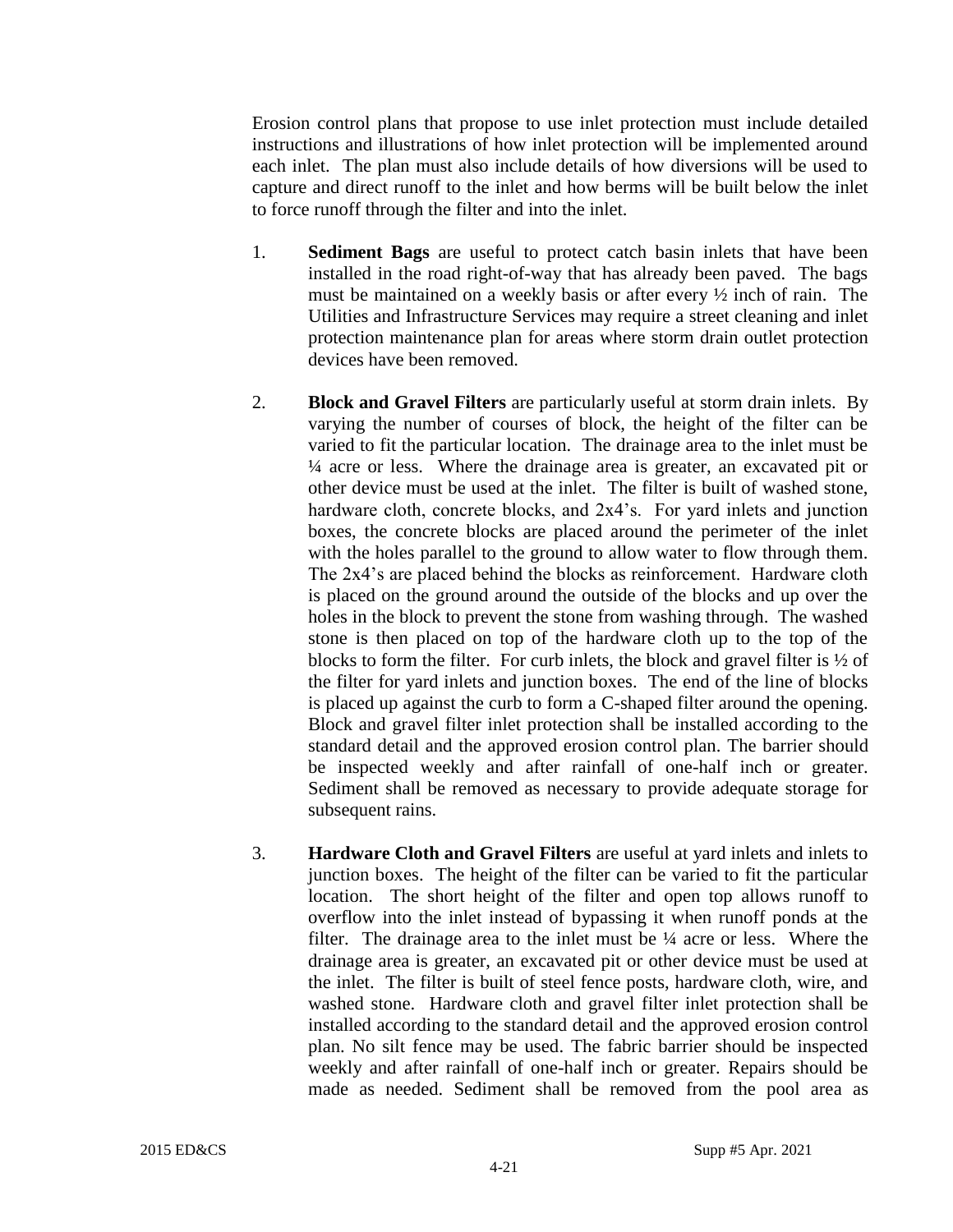necessary to provide adequate storage volume for the next rain. The fabric should not be damaged during sediment removal.

- 4. An **Excavated Pit** around a storm drain inlet is essentially a sediment trap with the inlet structure serving as the outlet for the sediment trap. For small drainage areas (less than  $\frac{1}{4}$  acre), other types of inlet protection are recommended. Where the drainage area exceeds that for inlet protection devices and an excavated pit is desirable, use the sediment trap design criteria. An excavated pit inlet protection shall be installed according to the standard detail and the approved erosion control plan. The excavated pit should be inspected weekly and after rainfall of one-half inch or greater. Sediment shall be removed when the volume of the trap has been reduced by one-half.
- 4. **Plywood and Stone Pipe Inlet Protection** Storm drain inlets must be protected during all phases of construction, even while the pipe is being laid and before the junction boxes and inlet structures are in place. These devices shall be installed across the upstream pipe opening at the end of each work session and removed at the beginning of the next. If the pipe will not be extended for a prolonged time period gravel and rip rap horseshoe inlet protection with appropriate storage shall be installed to replace the plywood and stone structure. These devices are to be used on the pipe in small storm drain systems that are not located in live streams with large watersheds or watercourses where their use could cause upstream flooding. These devices are made of plywood or steel fence posts, hardware cloth, and washed stone. Protection for the open end of storm drains shall be installed according to the standard detail and the approved erosion control plan.

# **M. Slope Drains**

Slope drains consist of flexible tubing or conduit extending temporarily from the top to the bottom of a cut or fill slope. The slope drains convey concentrated runoff down the face of the slope without causing erosion. Slope drains are needed where grading or placement of a sediment-trapping device will result in concentrated runoff flowing over an erodible slope. Slope drains are usually used in conjunction with diversions at the top of the slope and some type of sedimenttrapping device at the outlet. However, in some instances they may be used below a sediment-trapping device to carry outflow over a steep undisturbed slope.

Slope drains must be designed to carry the peak runoff from a 10-year storm. The drainage area to any single slope drain must not exceed one acre. Larger drainage areas should be divided into several smaller ones to limit the damage if the slope drain should fail. Size the slope drain according to Table 4.2 to size the slope drains.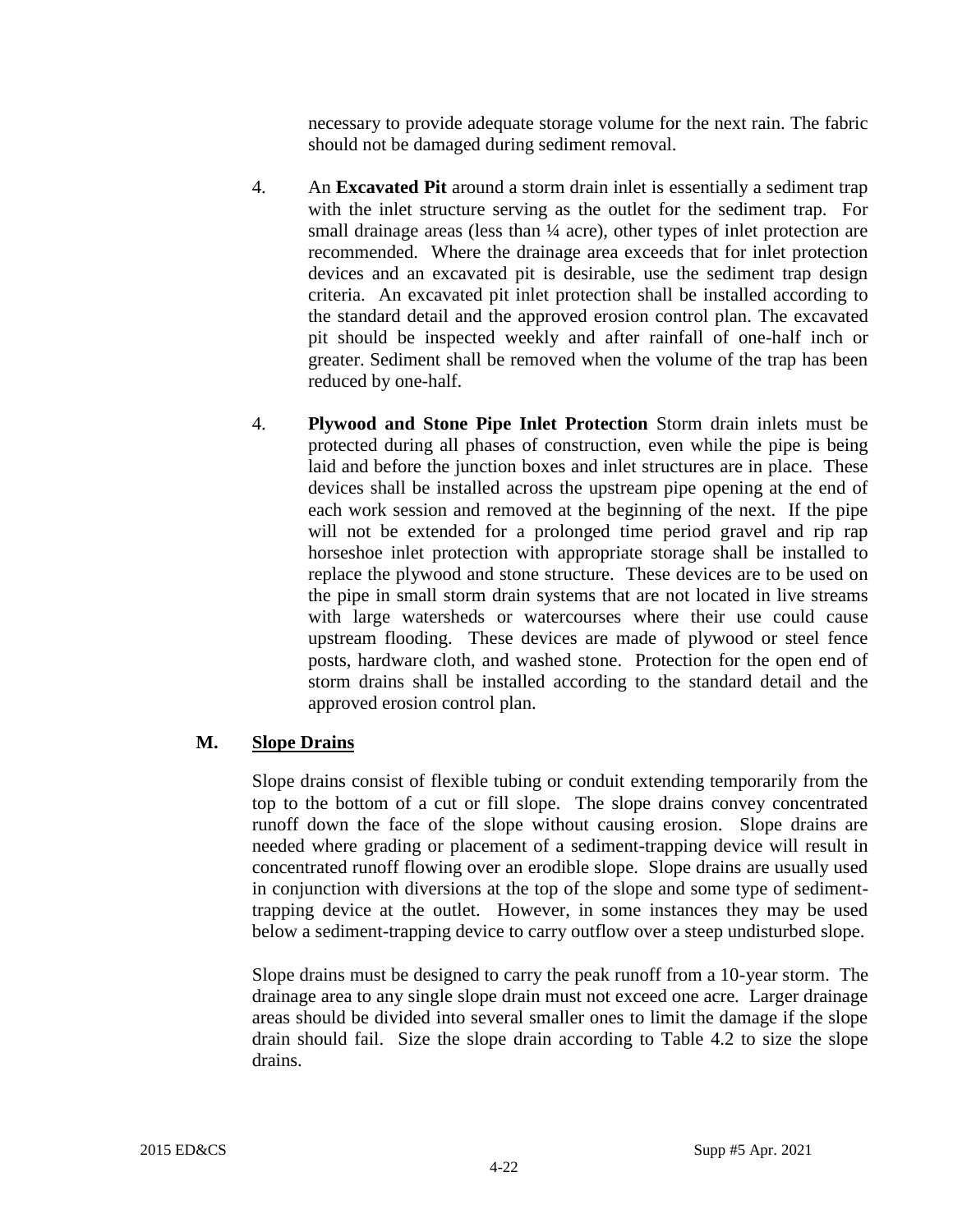| <b>Maximum Drainage</b><br>Area per Pipe (acres) | <b>Pipe Diameter</b><br>(Inches) |
|--------------------------------------------------|----------------------------------|
| 0.3                                              |                                  |
| 0.5                                              | 12                               |
| 0.75                                             |                                  |
| l ()                                             |                                  |

**Table 4.2 Size of Slope Drain**

Where the drainage area exceeds those in the table, use multiple pipes or, preferably, divide the area into two or more parts. In no instance can the watershed exceed one acre to any point where one or more slope drain is located.

Slope drains shall be installed in accordance with the details (HS23EC) and the approved erosion control plan.

**Maintenance:**Slope drains must be inspected and maintained so that they continue to perform properly and contribute to erosion control rather than becoming a liability. Failure usually results from improper installation or maintenance of the inlet; runoff flowing between the pipe and the fill creates a weak point, and runoff flows on the slope instead of in the pipe. Other failures result from faulty pipe connections or an improperly constructed diversion directing runoff to the inlet.

# **N. Flocculants**

Flocculants can be used in addition to other temporary sediment control measures where practical and in accordance with the NC Erosion  $\&$  Sedimentation Control Planning  $\&$ Design Manual and the approved NCDWR approved flocculent list. Flocculants may be required on construction sites where additional measures are required to reduce and control turbidity on or off the project limits.

# **O. Approved Erosion Control Devices**

NCDOT approved temporary erosion control measures can be used in areas where appropriate such as linear projects in the existing right-of-way or greenway construction.

# **4.04 PERMANENT MEASURES**

#### **A. Lined Stormwater Channels**

Lined Stormwater channels are open constructed or improved drainage ways to convey runoff through and away from developed areas. The stormwater channel must carry the expected volume and velocity of runoff without damage to the channel lining or erosion of the soil beneath. Stormwater channels may be grasslined channels, riprap channels or paved channels. Riprap and paved linings are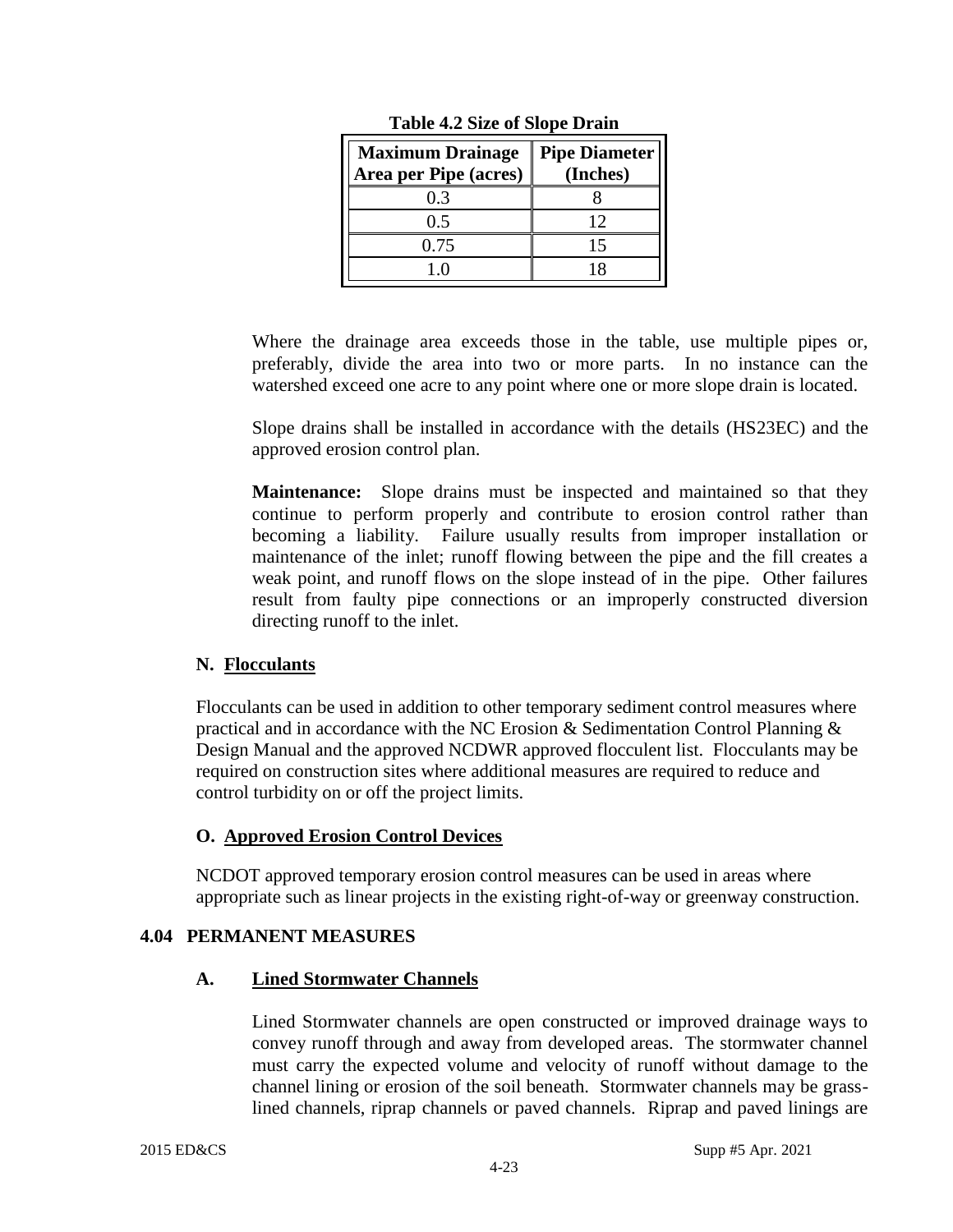used where velocities are too high for grass-lined channels. Permanent erosion control matting can be used in conjunction with grass-lined swales to increase the velocity of water in the channel. In addition, there are several acceptable shapes for stormwater channels: V-shaped channels, parabolic channels, and trapezoidal channels. V-shaped channels generally apply where the quantity of water is small such as in short reaches along roadsides. The V-shaped channel is least desirable because it is difficult to stabilize the bottom where velocities may be high. Parabolic channels are often used where larger flows are expected and space is available. The swale-like shape is pleasing and may best fit site conditions. Trapezoidal channels are used where runoff volumes are large.

**Use/Design:** Channels must be designed to carry peak runoff from at least a 10 year storm without eroding. Where flood hazard exists, increase the capacity according to the potential damage. Channel dimensions may be determined by using design table with appropriate retardance factors or by Manning's formula using an appropriate "n" value. The design velocity in the channels determines what type of lining will be required. Stormwater channels shall be designed in accordance with this section, the standard detail, Practices 6.30 and 6.31 in the *North Carolina Erosion and Sedimentation Control Planning and Design Manual*. In addition, Appendix 8.05 in the *North Carolina Erosion and Sedimentation Control Planning and Design Manual*, Design of Stable Channels and Diversions, shall be used to design stormwater channels.

#### **B. Storm Drain Outlet Protection**

All stormwater release points (downstream of both stream crossing culverts and storm drainage flared end sections) shall be protected by riprap dissipation pads designed to reduce discharge velocities to non-erosive levels. Alternate measures will be evaluated on a case by case basis by the Executive Director of Utilities and Infrastructure Services. Dissipation pads shall be designed and constructed with either an engineering fabric or washed stone barrier between the pad and the natural ground. Calculations shall be provided to indicate the sufficiency of the dissipation pads specified. Riprap pad design shall be in accordance with NYDOT or NRCS methods. Storm drain outlet protection shall be installed in accordance with the standard detail and the approved erosion control plan.

#### **STABILIZATION MEASURES**

#### **A. Temporary Stabilization**

Temporary seeding is the use of rapid growing annual grasses, small grains or legumes to provide initial, temporary cover for erosion control on disturbed areas for less than 12 months. Mulch is used to provide an immediate ground cover to protect disturbed soil from erosion during the completion of construction until the disturbance is permanently stabilized. Seeding and mulching shall be done immediately following construction. All disturbed areas shall be dressed to a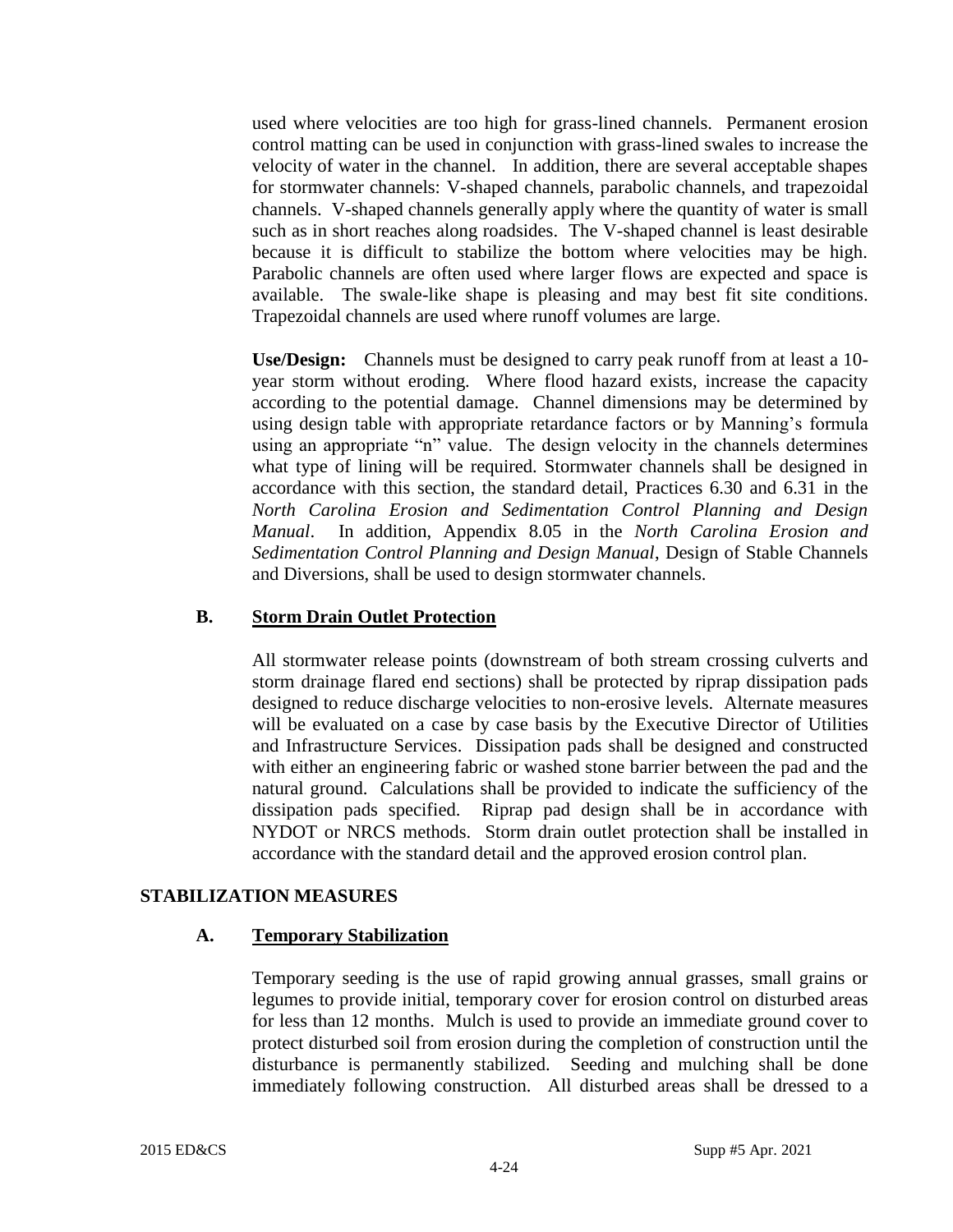depth of 8 inches (soil loosened using a ripper, harrow, or chisel plow). The top 3 inches shall be pulverized to provide a uniform seedbed.

Agricultural Lime – Shall be applied at the rate of 95-lbs/1000 ft<sup>2</sup> or 2-tons/ ac. immediately before plowing (soils with a pH of 7 or higher need not be limed).

Grass Seed – Shall be applied at the rates outlined in Table 4.3. 10-10-10 shall be applied to all disturbed areas at a rate of  $23$ -lbs./ $1000$  ft<sup>2</sup> or 1000-lbs./ac.

Fertilization – A one-time application of fertilizer shall be allowed for new construction to establish vegetation for the purpose of stabilization with regard to erosion control or establishment of plantings associated with Structural Stormwater BMPs. Soil testing may be required for proper application rates of fertilizer for vegetation establishment. Fertilization of existing lawns should be preceded by soil testing and recommended application rates should be followed. Any person(s) that is found to be over-fertilizing may be subject to penalty in accordance with the illicit Discharge Detection and Elimination ordinance.

Surface Roughening – If recent tillage operations have resulted in a loose surface, additional roughening may not be required except to break up large clods. If rainfall causes the surface to be come sealed or crusted, loosen it just prior to seeding by disking, raking, harrowing, or other suitable methods. Groove or furrow slopes steeper than 3:1 on the contour before seeding.

Mulching – The use of appropriate mulch will help ensure establishment under normal conditions and is essential to the success under harsh site conditions. Mulching shall consist of small grain straw applied at a rate of 95-lbs.  $/1000$  ft<sup>2</sup> or 2-tons/ ac. Mulched areas shall be tacked with asphalt at a rate of 200 to 400 gallons per acre, or other approved method sufficient to hold the straw in place.

If active construction ceases, meaning no substantial or significant progress is made in any area for more than 7 days on slopes steeper than 3:1 or 14 days for all other areas, all disturbed areas must be seeded, mulched, and tacked unless written approval is granted by the Environmental Engineer. *Incidental grading shall not constitute substantial or significant progress in construction activity.*

| Date                            | Type                        | <b>Planting Rate</b> |
|---------------------------------|-----------------------------|----------------------|
| Jan. $1 - May 1$                | Rye <i>and</i>              | 120 lb/acre          |
|                                 | Annual lespedeza $(Kobe)^1$ | 50 lb/acre           |
| May 1 – Aug. 15   German millet |                             | 40 lb/acre           |
| Aug. 15 – Dec. 31   Rye (grain) |                             | 120 lb/acre          |

**Table 4.3 – Temporary Seeding Recommendations**

<sup>1</sup> Omit annual lespedeza when duration of temporary cover is not to extend beyond June. Note on maintenance: refertilize if growth is not fully adequate. Reseed, refertilize and mulch immediately following erosion or other damage.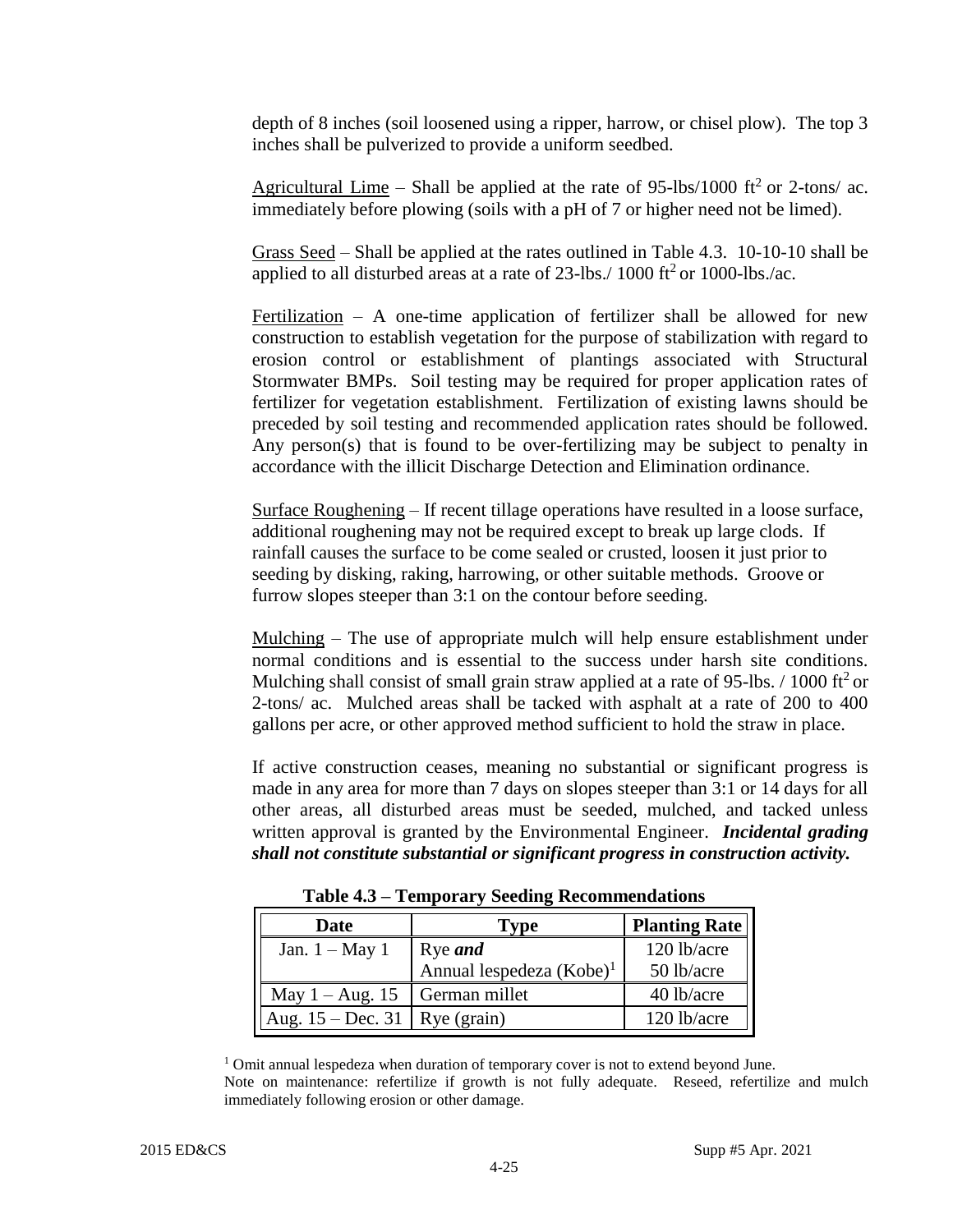# **B. Permanent Stabilization**

Permanent stabilization consists of a permanent ground cover to protect the disturbed soil and prevent erosion after completion of the disturbance. The different types of permanent stabilization are: 1) vegetation, 2) mulch, 3) stone, and 4) sod. The Town's ordinance requires that a permanent ground cover sufficient to restrain erosion be provided on all areas including slopes within 7 days and 14 days after completion of construction or development. Provision must be made in the erosion control plan to stabilize **all** disturbed areas.

Vegetation – Seedbed preparation is very important in establishing good vegetative cover. All disturbed areas shall be dressed to a depth of 8 inches (soil loosened using a ripper, harrow, or chisel plow). The top 3 inches shall be pulverized to provide a uniform seedbed.

Agricultural Lime – Shall be applied at the rate of 95-lbs/1000 ft<sup>2</sup> or 2-tons/ ac. immediately before plowing (soils with a pH of 7 or higher need not be limed).

Grass Seed – Shall be applied at the rates outlined in Tables 4.4 and 4.5. 10-10- 10 shall be applied to all disturbed areas at a rate of 23-lbs. / 1000 ft<sup>2</sup> or 1000-lbs.  $/ac$ .

Fertilization – A one-time application of fertilizer shall be allowed for new construction to establish vegetation for the purpose f stabilization with regard to erosion control or establishment of plantings associated with Structural Stormwater BMPs. Soil testing may be required for proper application rates of fertilizer for vegetation establishment. Fertilization of existing lawns should be preceded by soil testing and recommended application rates should be followed. Any person(s) that is found to be over-fertilizing may be subject to penalty in accordance with the illicit Discharge Detection and Elimination ordinance.

Surface Roughening – If recent tillage operations have resulted in a loose surface, additional roughening may not be required except to break up large clods. If rainfall causes the surface to be come sealed or crusted, loosen it just prior to seeding by disking, raking, harrowing, or other suitable methods. Groove or furrow slopes steeper than 3:1 on the contour before seeding.

| $\text{Date}^2$ | Type                                                                | <b>Planting Rate</b> |
|-----------------|---------------------------------------------------------------------|----------------------|
|                 | $\vert$ Aug. 15 – Nov. 1 Tall Fescue or Hard Fescue                 | 300 lb/acre          |
|                 | $\parallel$ Nov. 1 – Mar. 1 Tall Fescue & Abruzzi Rye or Annual Rye | 300 lb/acre          |
|                 | $\parallel$ Mar. 1 – Apr. 15 Tall Fescue or Hard Fescue             | 300 lb/acre          |
|                 | $\parallel$ Mar. 1 – Jul. 15 Hulled Common Bermuda grass            | 200 lb/acre          |

#### **Table 4.4 – Permanent Seeding Recommendations Shoulders, Side Ditches, Slopes** *(Maximum slope 3:1)*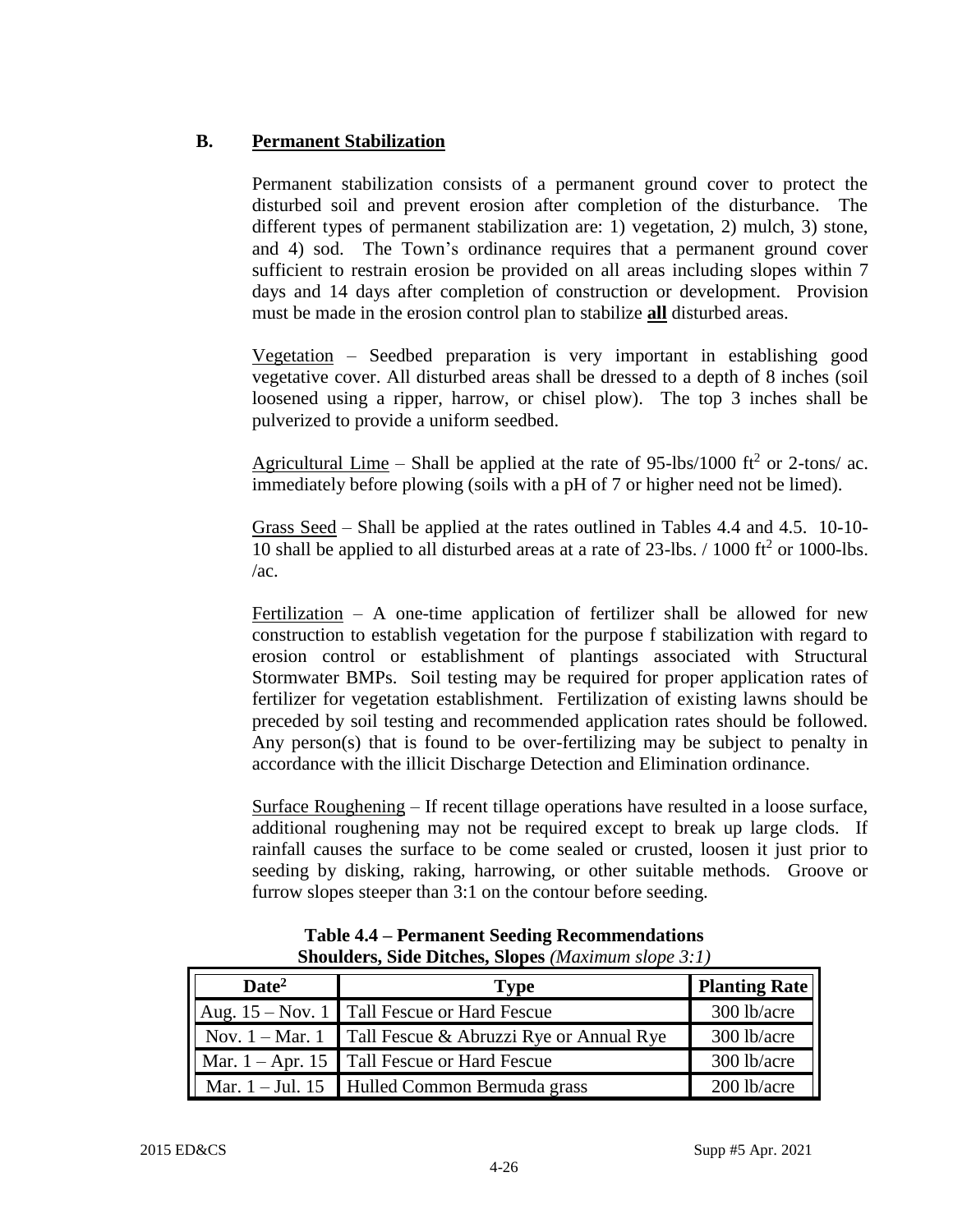|                                     | OR Hybrid Bermuda grass<br>OR Centipede grass<br>OR Zoysia grass<br>OR St. Augustine grass |            |
|-------------------------------------|--------------------------------------------------------------------------------------------|------------|
|                                     | Apr. $15 - Jun. 30$ Weeping Love Grass<br>OR Bahia grass                                   | 25 lb/acre |
| Jul. $15 - Aug. 15$ Tall Fescue and | Browntop Millet or Sorghum-Sudan Hybrid <sup>1</sup>                                       | 35 lb/acre |

<sup>1</sup> Temporary – Reseed according to optimum season for desired vegetation. Do not allow temporary cover to grow over 12 inches in height before mowing to keep fescue from being shaded out.

<sup>2</sup> Seeding dates will vary depending on weather conditions (e.g. temperature, rainfall, etc.)

Note on maintenance: refertilize if growth is not fully adequate. Reseed, refertilize and mulch immediately following erosion or other damage.

| <b>Date</b>              | <b>Type</b>                               | <b>Planting Rate</b> |
|--------------------------|-------------------------------------------|----------------------|
| Mar. $1 -$ Jun. 1        | Sericea Lespedeza (scarified), AND        | 50 lb/acre           |
| Mar. $1 -$ Apr. 15       | Add Tall Fescue, OR                       | 120 lb/acre          |
| Mar. $1 -$ Jun. 30       | Add Weeping Love grass, OR                | 10 lb/acre           |
| Mar. $1 -$ Jun. 30       | Add Hulled Common Bermuda Grass           | 25 lb/acre           |
| Jun. $1 -$ Sep. 1        | Tall Fescue, AND                          | 120 lb/acre          |
|                          | Add Browntop Millet <sup>1</sup> , OR     | 35 lb/acre           |
|                          | Add Sorghum-Sudan Hybrids <sup>1</sup>    | 30 lb/acre           |
| Sep. $1 - \text{Mar.} 1$ | Sericea Lespedeza (unhulled/unscarified), | 70 lb/acre           |
|                          | AND Add Tall Fescue,                      | 120 lb/acre          |
|                          | AND Add Abruzzi Rye and Annual Rye        | 25 lb/acre           |

#### **Table 4.5 – Permanent Seeding Recommendations Shoulders, Side Ditches, Slopes** *(Slopes 3:1 and 2:1 – not mowed)*

<sup>1</sup> For temporary seeding purposes.

Note on maintenance: refertilize if growth is not fully adequate. Reseed, refertilize and mulch immediately following erosion or other damage.

When seeding is finished, apply a layer of mulch, usually small grain straw, to encourage seed germination and to protect bare soil until the vegetation is established. It is advisable to anchor the mulch with either asphalt or netting to prevent the mulch being blown away. Where possible, irrigate the seeded areas to promote germination and growth.

As a part of permanent vegetation, maintenance may be required to maintain vegetation for 12 months. This maintenance shall be considered a part of establishing permanent ground cover.

Permanent vegetation shall be installed according to this section and the approved erosion control plan.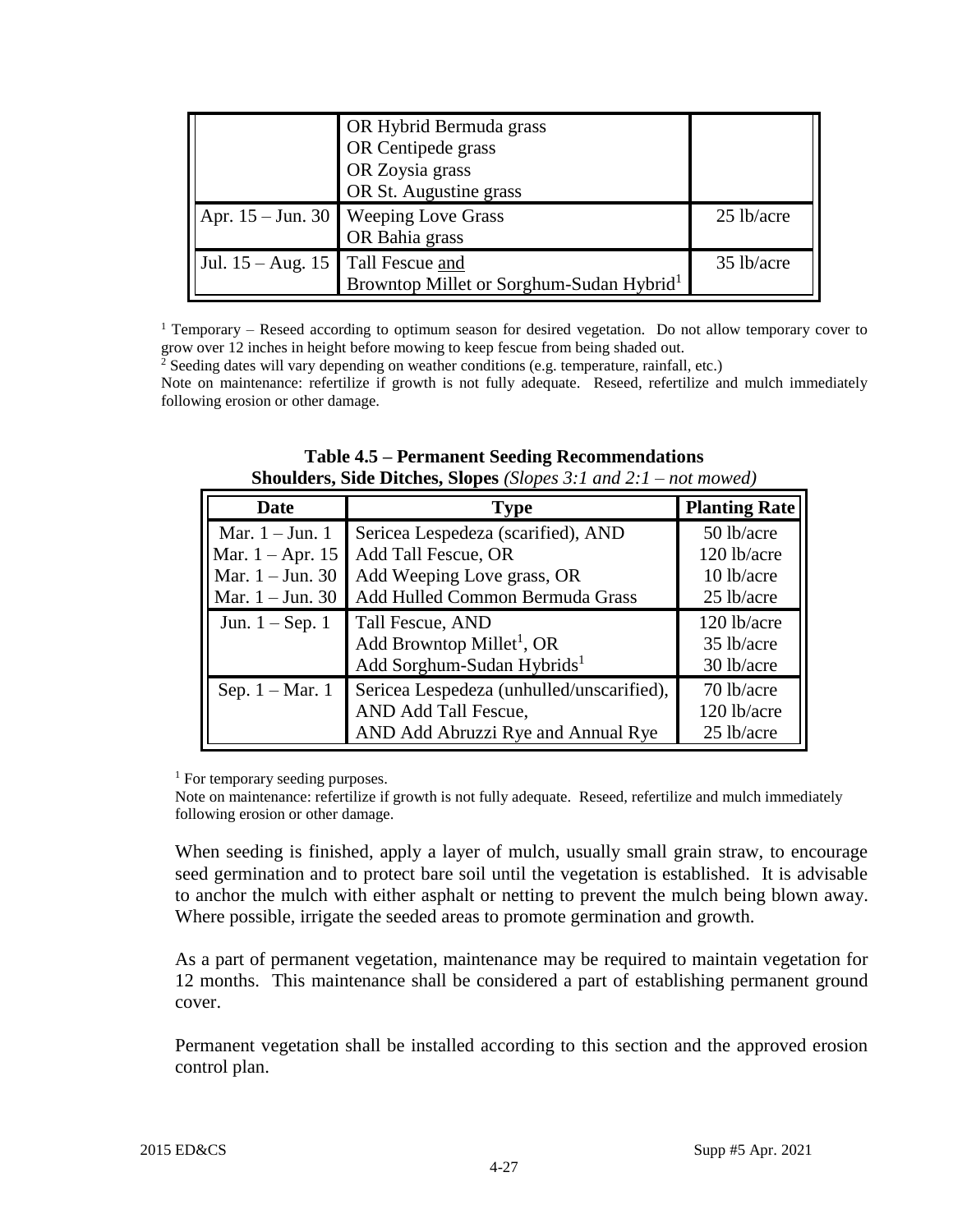**Mulch** – Mulching is defined as the application of a protective blanket of straw or other plant residue, or synthetic material to the soil surface. Mulching is an acceptable alternative to vegetation, except in locations where slopes are too great for the mulch to remain in place for long periods of time or and where concentrations of runoff require a more durable type of stabilization. Table 4.6 is a list of recommended mulches – this list is not exhaustive and other types of mulch are acceptable when used in the appropriate location, at a rate that will restrain erosion, and in a manner that will keep the material in place.

| <b>Material</b>          | Rate per<br>1000 $ft^2$ | <b>Notes</b>                                               |
|--------------------------|-------------------------|------------------------------------------------------------|
| <b>Wood Chips</b>        | 250 lbs.                | Require the addition of nitrogen while<br>decaying         |
| <b>Bark Chips</b>        | 2 cubic yards           | Apply w/ chip handler by hand. Do<br>not use asphalt tack. |
| <b>Shredded Bark</b>     | 2 cubic yards           | Apply w/ mulch blower                                      |
| Pine Straw               | 90 lbs.                 | Avoid weeds                                                |
| <b>Compost or Manure</b> | 400 lbs.                | May contain objectionable weeds                            |

#### **Table 4.6 – Mulching Materials and Application Rates**

#### **C. Use of Drought Tolerant Plants**

All sedimentation and erosion control plans shall be designed to incorporate water conservation materials and techniques through application of landscaping principals, including but not limited to: (1.) use of low water demanding plants and turf; (2.) use of re-use water supplies for irrigation; (3.) minimizing the use of high irrigation turf; (4.) use of mulches to reduce the evaporation rates.

#### **4.06 SLOPES**

Cuts, fills and graded areas shall not exceed 2:1 in slope. Slopes which are designed to be stabilized with vegetation which requires mowing shall not exceed 3:1. Slope breaks shall be implemented on long and steep slopes to prevent erosion and gullying consistent with Practice 6.02 in the *North Carolina Erosion and Sedimentation Control Planning and Design Manual*. The Executive Director of Utilities and Infrastructure Services may require more restrictive measures for site specific slope and stabilization. Engineered slope design may be required in areas where there is erosive soil or slopes exceed 3:1. Cut and fill slopes adjacent to buffers or tree save areas shall be in accordance with Section 10 of this manual.

# **4.07 SOIL STOCKPILES AND FILLS**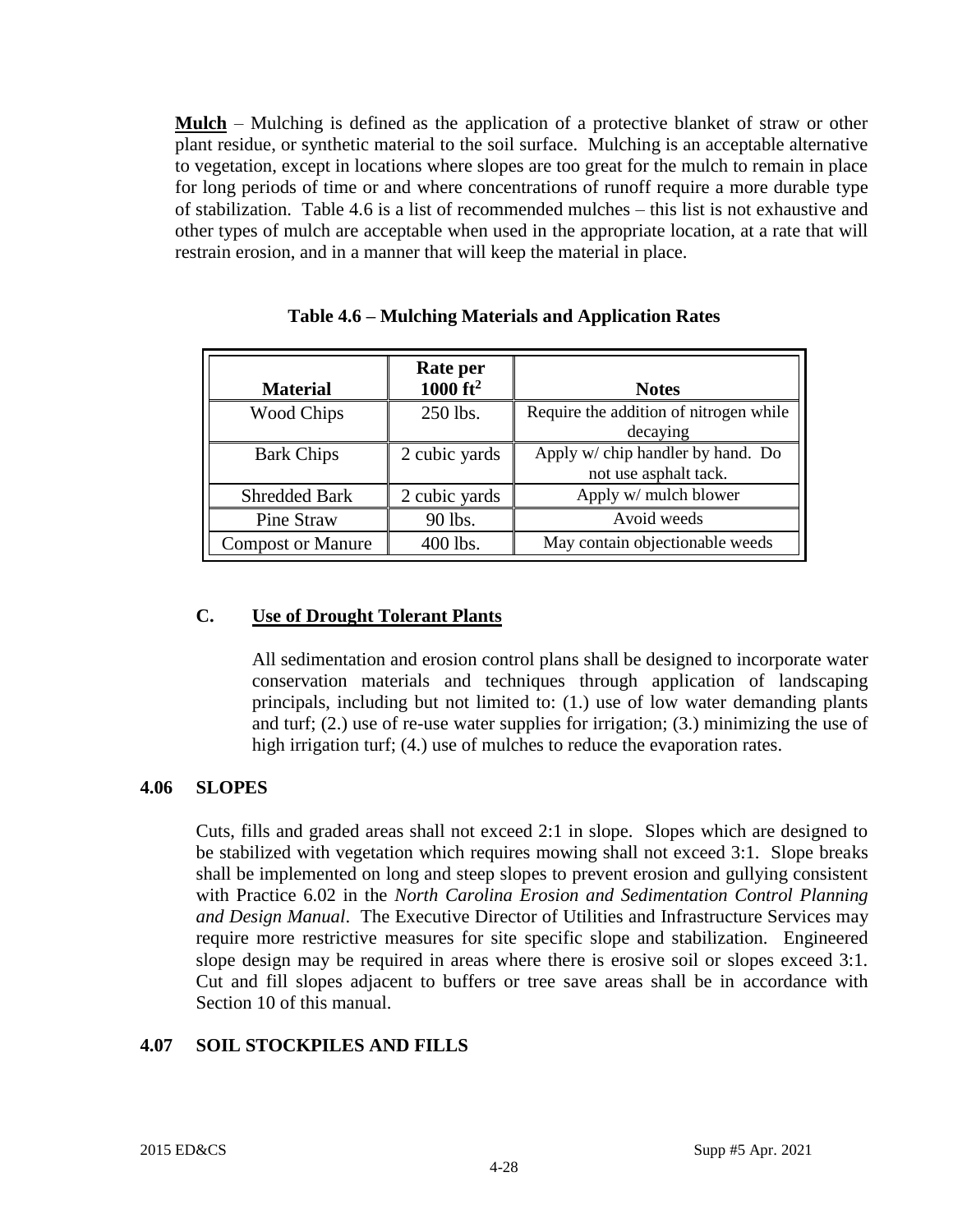Temporary and permanent stockpiles shall be shown graphically on the approved erosion control plan and shall be no greater than 20 feet in height. Stockpile slopes shall be built in accordance with section 4.06. Temporary stockpile areas shall be removed and constructed to grade shown on the approved plan prior to the Certificate of Completion.

Fill areas shall be constructed to the size and grade shown on the plan. Fill slopes shall be constructed in accordance with section 4.06. Where fill has been placed on tracts for which construction drawings have not yet been approved, fill areas shall be stabilized, temporary erosion control devices shall be removed, and a certificate of completion shall be issued for the associated plan. Future land disturbance activities shall require a new plan.

# **4.08 CALCULATIONS**

The Town shall generally review calculations and assumptions used to formulate an erosion control plan. All calculations shall be submitted in a bound sealed engineers report accompanying drawings. Erosion and sedimentation control measures, structures, and devices shall be planned, designed, and constructed to control the calculated peak runoff from a 10-year frequency storm, unless otherwise indicated. Runoff rates shall be calculated using the Rational Method, the Natural Resources Conservation Service (formerly Soil Conservation Service) Method, or other acceptable calculation procedures. Runoff computations shall be based on rainfall data published by the National Weather Service for this area.

# **4.09 CONSTRUCTION SEQUENCE**

The basic construction sequence on projects shall be as follows:

- 1. Attend pre-construction conference.
- 2. Obtain Land Disturbance (grading) Permit.
- 3. Install tree protection on site.
- 4. Install all erosion control measures as shown on the approved plan.
- 5. Call for on-site inspection by Utilities and Infrastructure Services personnel (919- 557-3938) to obtain Certificate of Compliance.
- 6. Proceed with grading.
- 7. Clean sediment traps and basins when one-half full and check for maintenance of all erosion control devices weekly or after every ½" of rain.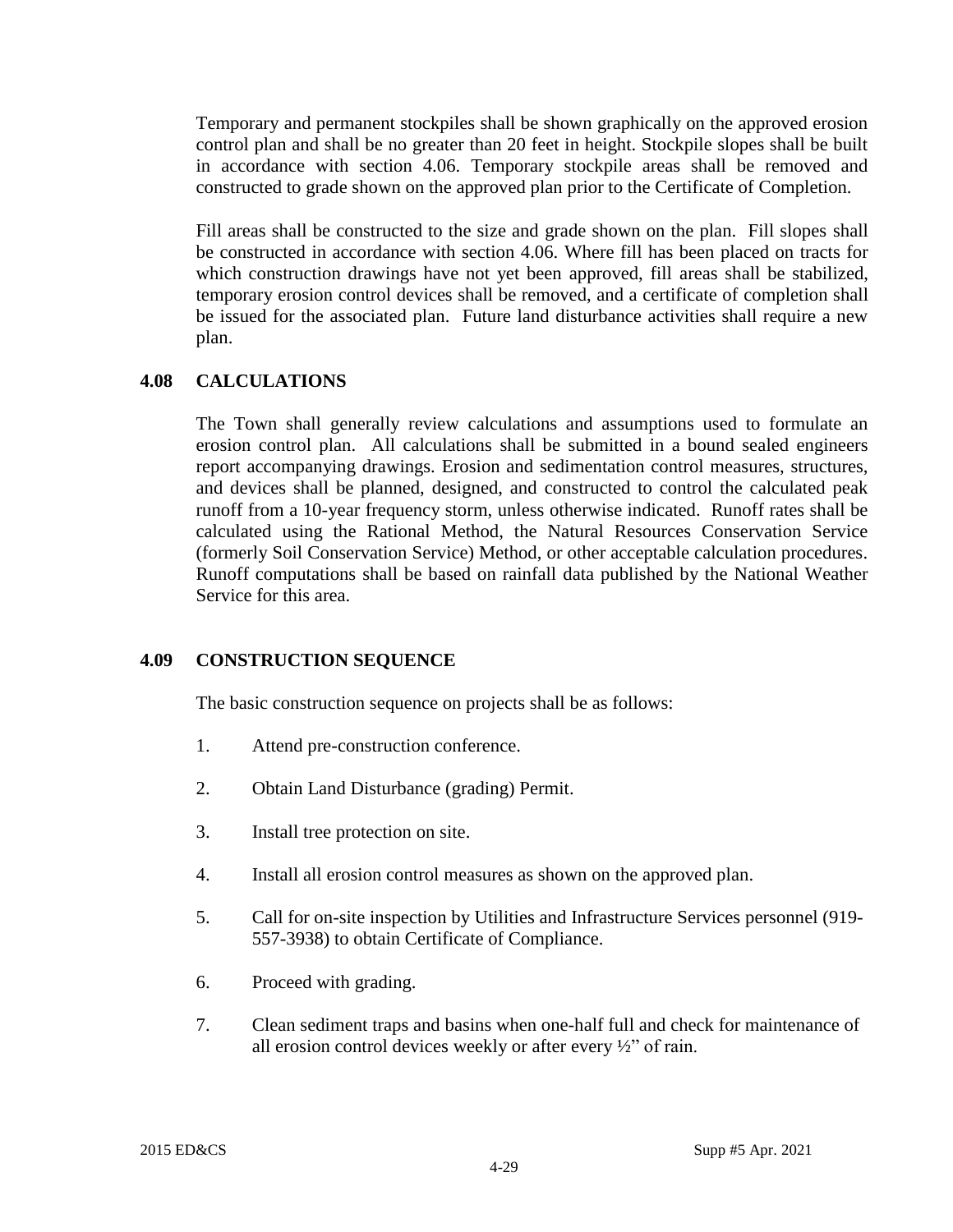- 8. Seed and mulch denuded area within 7 days for slopes and 14 days for all other areas.
- 9. Maintain soil erosion and sedimentation control measures until permanent ground cover is established.
- 10. Call for on-site meeting to obtain approval for removal temporary erosion control measures, stabilize these areas and install applicable permanent measures and stormwater BMP's.
- 11. Request final approval by Utilities and Infrastructure Services Certificate of Completion

On complex projects, this basic construction sequence shall be expanded to show the order of devices installed, necessary phasing, special circumstances, etc.

12. In instances where an erosion control device will be converted to a permanent structural stormwater BMP a specific construction sequence for conversion from the erosion control device to the BMP, as described in Section 8, is required.

# **4.10 MINIMUM STANDARDS FOR RESIDENTIAL LOTS**

Erosion and Sedimentation Control measures shall be installed on all lots under construction regardless of the amount of disturbed area and must meet the following minimum criteria for erosion and sedimentation control measures: residential construction entrance and silt fence on the low side of the lot, as shown on the TOHS standard lot erosion control details, installed prior to the first building permit erosion control inspection. Additional erosion control may be required for site specific areas of concern which will be identified by the Executive Director of Utilities and Infrastructure Services prior to issuance of a building permit or throughout the construction process. Residential lot construction of 20,000 square feet or greater of disturbed area requires an Erosion Control Plan approval and an Environmental Development Permit. The amount of disturbed area for residential lot construction is determined by the lot or lots that are to be constructed on in a subdivision or phase of a subdivision. In determining this area, lands developed as a unit will be aggregated without regard to ownership. These lots do not have to be contiguous or under construction at the same time. The residential lot grading and erosion control plan must show all grading and drainage per the approved Construction Drawings, Erosion Control and Stormwater Management Plan approved for the subdivision or phase. Each lot shall be identified on both the construction drawings and residential lot grading plan with lot grading type per TOHS standard detail. Any deviations in grading or drainage must be shown on the residential lot grading and erosion control plan along with any applicable calculations. The addition of retaining walls should be shown where anticipated.